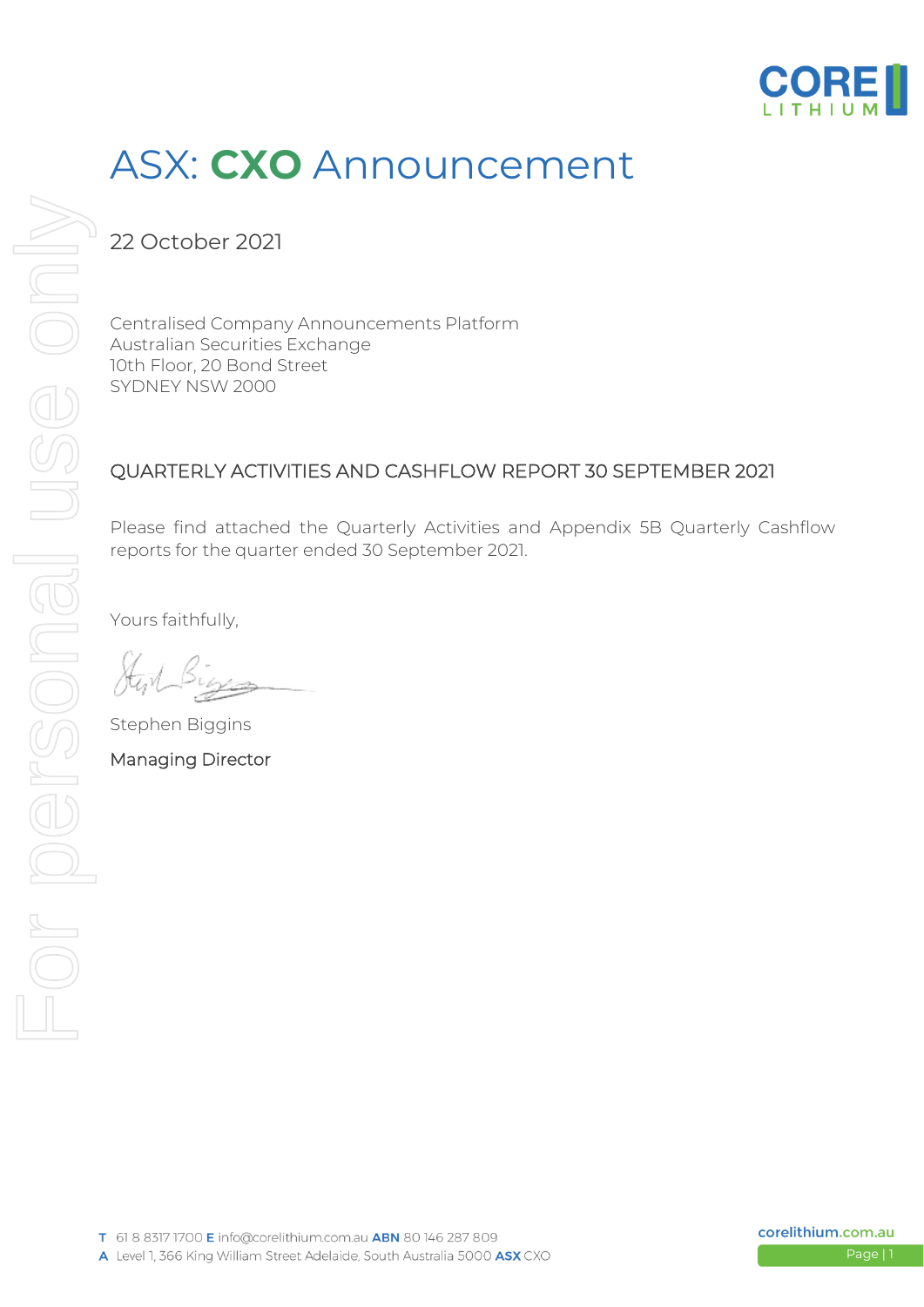

# ASX Release

### **Quarterly Activities Report for Three Months Ended 30 September 2021**

#### 22 October 2021

CORE LITHIUM LTD Level 1, 366 King William Street Adelaide SA 5000 +61 8 8317 1700

#### Contact:

Stephen Biggins | Managing Director Jarek Kopias | Company Secretary Email | [info@corelithium.com.au](mailto:info@coreexploration.com.au)  Website | [www.corelithium.com.au](http://www.coreexploration.com.au/) 

#### Directors:

Greg English | Non-Executive Chairman

Stephen Biggins | Managing Director

Heath Hellewell | Non-Executive **Director** 

Malcolm McComas | Non-Executive **Director** 

#### Issued Capital:

- 1,551,358,557 Ordinary Shares
- 101,554,838 Unquoted Options
- 21,613,332 Unquoted Performance Rights

#### **Highlights**

The Board of Core Lithium Ltd ("Core" or "Company") is pleased to present its Quarterly Activities Report for the period ended 30 September 2021.

During the September quarter, Core was focused on a number of initiatives aimed at advancing to the construction stage of its wholly owned Finniss Lithium Project, located near Darwin in the Northern Territory.

During the reporting period, Core:

- Completed a Stage 1 Definitive Feasibility Study for the Finniss Project;
- Completed an Extension Scoping Study on the Finniss Project outlining a long-term lithium production plan;
- Secured funding and a key offtake agreement for the Finniss Project;
- Awarded key contracts to pave the way for construction to commence at the Finniss Project; and
- Made a Final Investment Decision to proceed with construction at the Finniss Project.

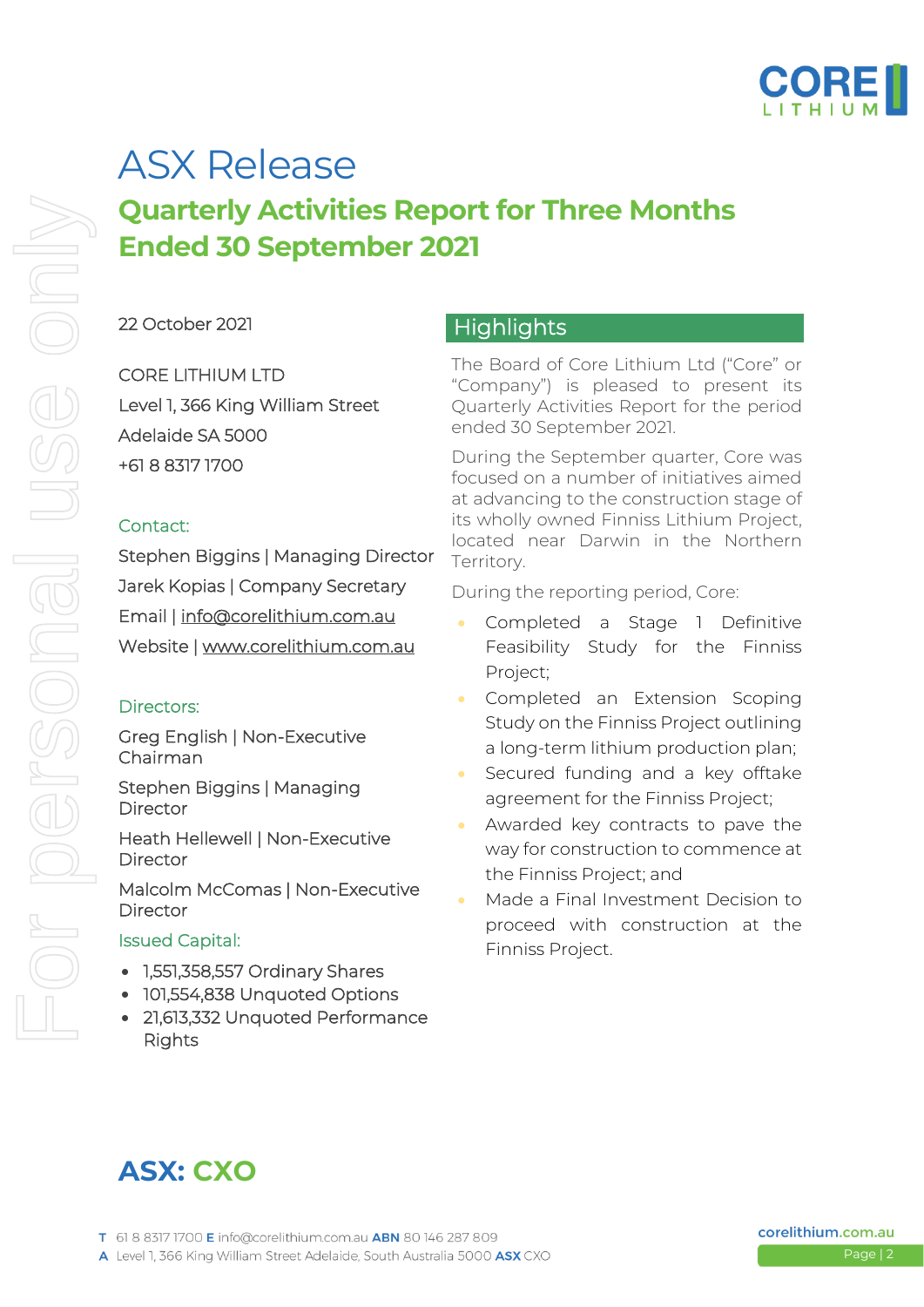

## Finniss Lithium Project, NT

The Finniss Lithium Project ("Finniss Project") is Australia's most advanced new lithium project on the ASX and places Core at the front line of new global lithium production.

The Finniss Project is one of the most capital efficient lithium projects and has arguably the best logistics chain to markets of any Australian lithium project.

The Project lies within 25km of power station, gas, rail and one hour by sealed road to workforce accommodated in Darwin and importantly to Darwin Port - Australia's nearest port to Asia.

Lithium is the core element in batteries used to power electric vehicles. The Finniss Project boasts world-class, high-grade and high-quality lithium suitable for this use and other renewable energy sources.

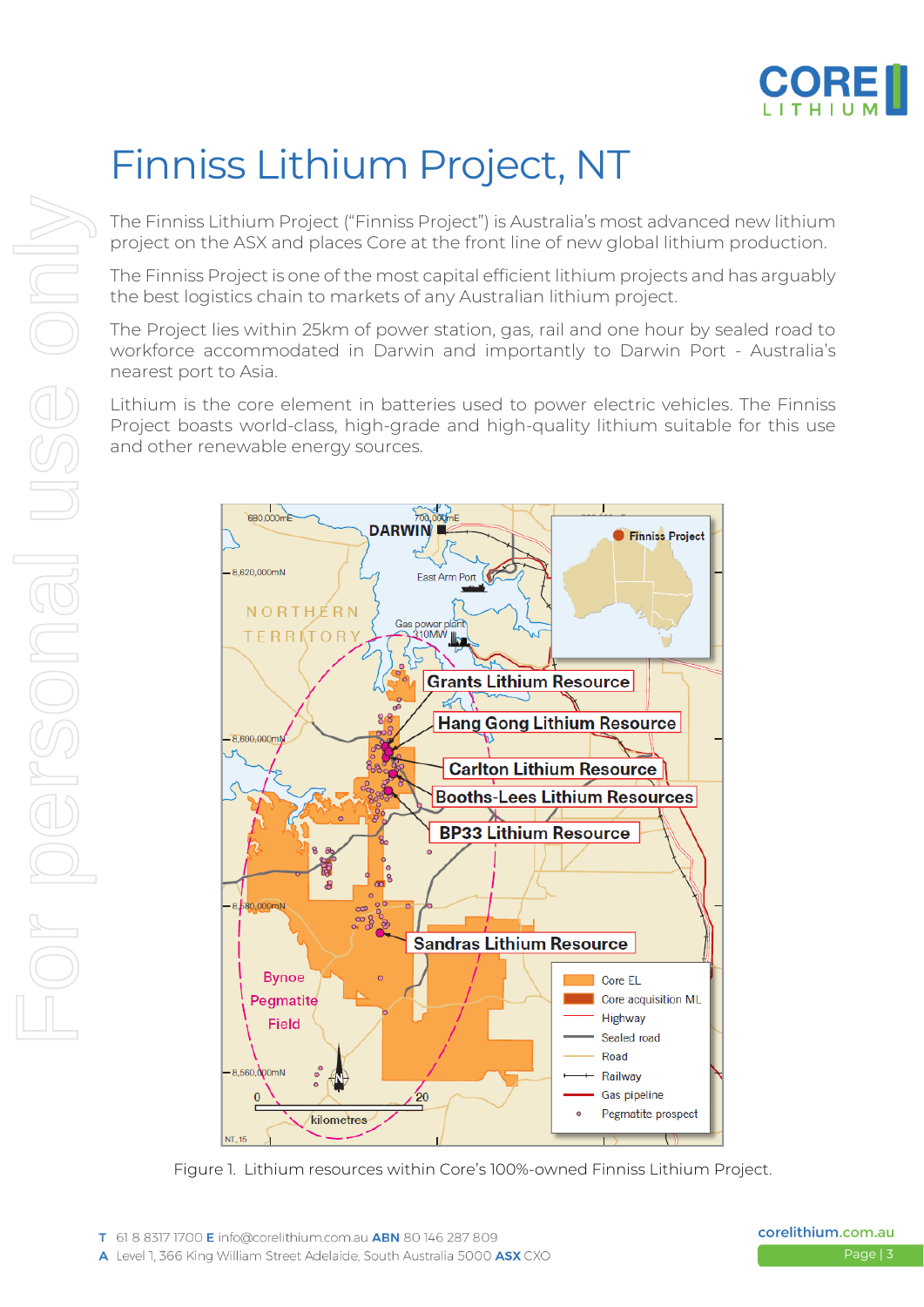

### September Quarter Activities

#### Stage 1 Definitive Feasibility Study sets the scene for Australia's next lithium producer

During the reporting period, Core reached a landmark milestone with the release of its upgraded Definitive Feasibility Study ("DFS"), underpinned by a significant increase in Ore Reserves and Life of Mine ("LOM"), for the Finniss Lithium Project (ASX: CXO "Stage 1 DFS and Updated Ore Reserves" on 26 July 2021).

The DFS demonstrates the Finniss Project's economics to be compelling, with low capital costs and competitive operating costs that result in strong operating margins and rapid payback.

With the completion of this DFS, Core took one of many major steps forward during the September quarter towards becoming Australia's next lithium producer and its goal of producing high quality lithium spodumene concentrate through the mining and processing of high grade spodumene-bearing pegmatites.

High-grade Ore Reserves with an average grade of 1.31% Li2O, combined with exceptional spodumene metallurgy, will enable Core to produce high quality, coarse concentrate using gravity only Dense Media Separation (DMS) processing.

The construction of a simple 1Mtpa DMS processing plant will enable Core to produce up to 197,000 tonnes of high-quality concentrate per annum over an 8-year Life of Mine (LOM). Total Ore Reserves now stand at 7.4 million tonnes (Mt), with open pit mining planned at the Grants and Hang Gong deposits and underground mining at the Grants (below the open pit), BP33 and Carlton deposits.

A modest pre-production capex and strong cash flows enable a rapid payback of 2 years from the sale of the first concentrate (which is estimated to occur before the end of 2022) and confirms the Finniss Project as Australia's lowest capital intensity lithium project with a pre-tax IRR above 50%.

LOM C1 operating costs of US\$364/t concentrate (FOB) generate a robust LOM operating margin of more than US\$370/t, assuming a LOM average sale price of US\$743/t (FOB). LOM average All-In Sustaining Costs (AISC) are similarly competitive at US\$441/t concentrate (FOB). Noting that the latest (14/10/21) spodumene sales prices reported by Fastmarkets was US\$2.000-2,500/t (SC6 CIF).

Core has increased aggregate Mineral Resources and Ore Reserves for the entire Finniss Project substantially since 2018 and has planned a Stage 2 process to further extend the mine life and increase the Project's free cash flow, leveraging the larger Finniss Project area that comprises 500km<sup>2</sup> of exploration and mining tenements covering the Bynoe Pegmatite Field.

Completion of the DFS has paved the way for the Company to commence development and construction of Stage 1 by the end of this year and start delivering spodumene concentrate to customers in 2022.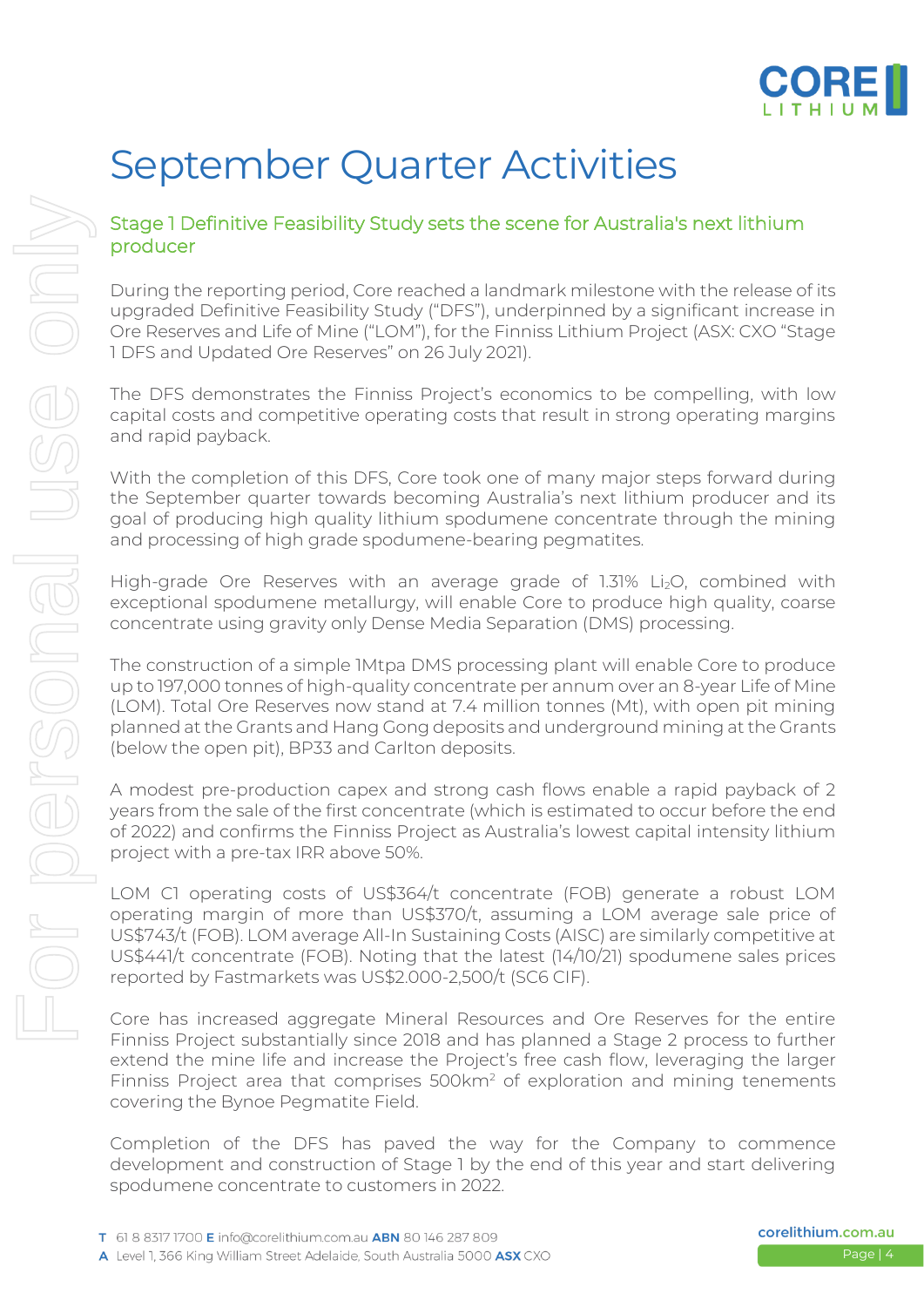

#### Extension Scoping Study confirms 10-year lithium production

In tandem with the release of the Stage 1 DFS, Core also announced a Mining Extension Scoping Study which outlined lithium production over 10 years from the Finniss Project (ASX: CXO "Scoping Study Confirms 10 Year Lithium Production" on 26 July 2021).

The Study demonstrates the Finniss Project's economics with the inclusion of Inferred Mineral Resources to be compelling, with low capital costs and competitive operating costs that result in high operating margins and rapid payback.

#### Scoping Study identifies value potential of Lithium Fines

During the reporting period, Core also released a Scoping Study which identified a potential value improvement opportunity to the Finniss Project through production and sale of a Lithium Fines ("LF") by-product grading approximately 1.0% Li<sub>2</sub>O (ASX: CXO "Scoping Study identifies potential for Lithium Fines" on 26 July 2021).

Metallurgical test work undertaken to-date indicates that the partial recovery of lithia from this tailings stream is possible efficiently and economically with limited additional processing steps.

Further work is required to better define the impact of mine dilution, the lithia deportment and grade by size fraction, but pending negligible mine dilution presenting to ROM ore and a similar crushed product particle size distribution to the test work sample, Core believes there is an opportunity to produce approximately 110,000 tonnes per annum of LF by-product grading circa 1.0% (w/w) Li<sub>2</sub>O.

In the Stage 1 DFS, the LF are assumed to be stored with other tailings. However, in response to a forecast shortage of primary lithium supply and expressions of interest in offtake for the LF by-product, there is a strong opportunity for Core to capture the value of this by-product from existing Ore Reserves and Mineral Resources with no incremental mining cost and minimal incremental processing cost.

The economics of this opportunity are further assisted by the fact that Core's Finniss Project is located within a 1-hour drive of the Port of Darwin, keeping transport and logistics costs to a minimum.

As a potential by-product, the LF can also be viewed as reducing the overall unit operating costs of producing 5.8% spodumene concentrate. Based on the assumptions described above, it is estimated that producing and selling LF has the potential to reduce the unit C1 operating costs shown in the Stage 1 DFS by US\$23/tonne of spodumene concentrate.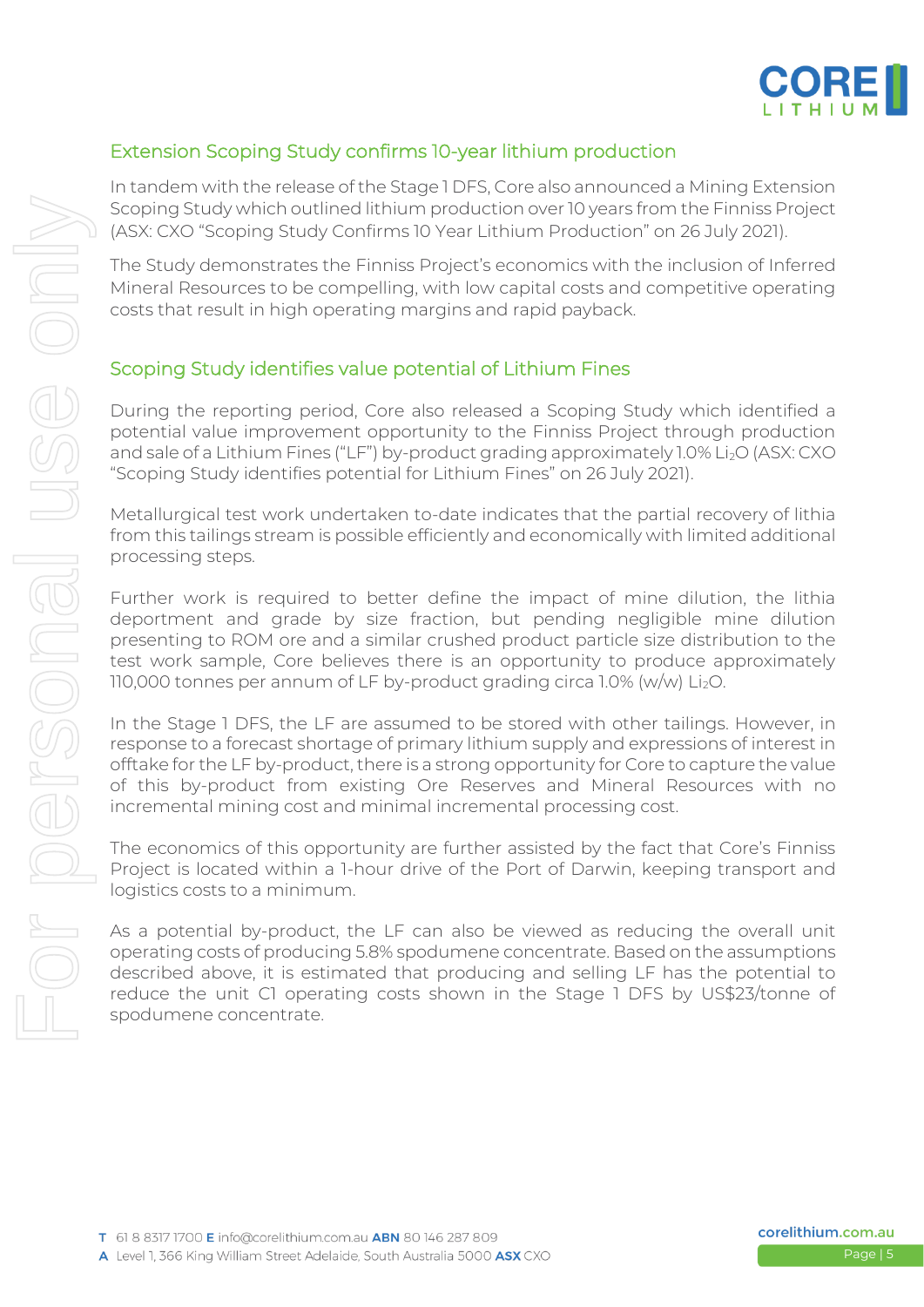

#### Core signs agreement to connect Finniss to the grid

Core also announced the execution of a power connection agreement with Power and Water Corporation in the NT during the September quarter.

The two-year agreement allows Core to construct a physical link between the Finniss Project and the PWC Electricity System so that electricity can flow between the Finniss Project and the system, securing physical capacity of 5,000 kVA which is sufficient to meet the needs of the Finniss Project.

Power and Water is an NT government-owned corporation that transmits and distributes electricity, and provides water services, across the NT.

The connection agreement is considered a Simple Connections agreement by PWC which allows Core to finalise the connection design and select a PWC approved contractor to construct the connection.

Once the grid connection is constructed the infrastructure is transferred (gifted) to PWC after which PWC will provide the Finniss Project with a connection service. The transferred works are to be constructed in accordance with the PWC approved design, specifications provided by PWC, and all applicable laws and applicable Australian Standards.

Once the connection is established, the Finniss Project will then be connected to lowcost power and Core will have the right to choose an electricity supplier, as well as the opportunity to utilise low-emission renewable and gas generated power.

#### Mining services contract signed for Finniss Lithium Project

In September, Core signed a Mining Services Agreement with Lucas Total Contract Solutions ('Lucas') for the provision of open pit mining and associated services at the Finniss Project.

Lucas is engaged for the 3-year open pit mining services agreement for the Grants open pit. The Grants open pit is the first mine that will be developed at the Finniss Lithium Project, with first lithium production expected in late 2022.

The scope of work covers the construction and mining of the Grants Open Pit Mine including clear and grub, topsoil management, pads, roads, dumps, dams, bunds and water controls and open pit mining (load and haul plus drill and blast).

#### Primero Group awarded EPC contract for construction of Finniss lithium DMS plant

Shortly following the award of the mining services contract, Core awarded the Engineering, Design and Construction (EPC) contract for the Finniss Project to Perthbased Primero Group (Primero).

Core and Primero have worked closely together since 2019 to deliver the Definitive Feasibility Study for the Finniss Lithium Project.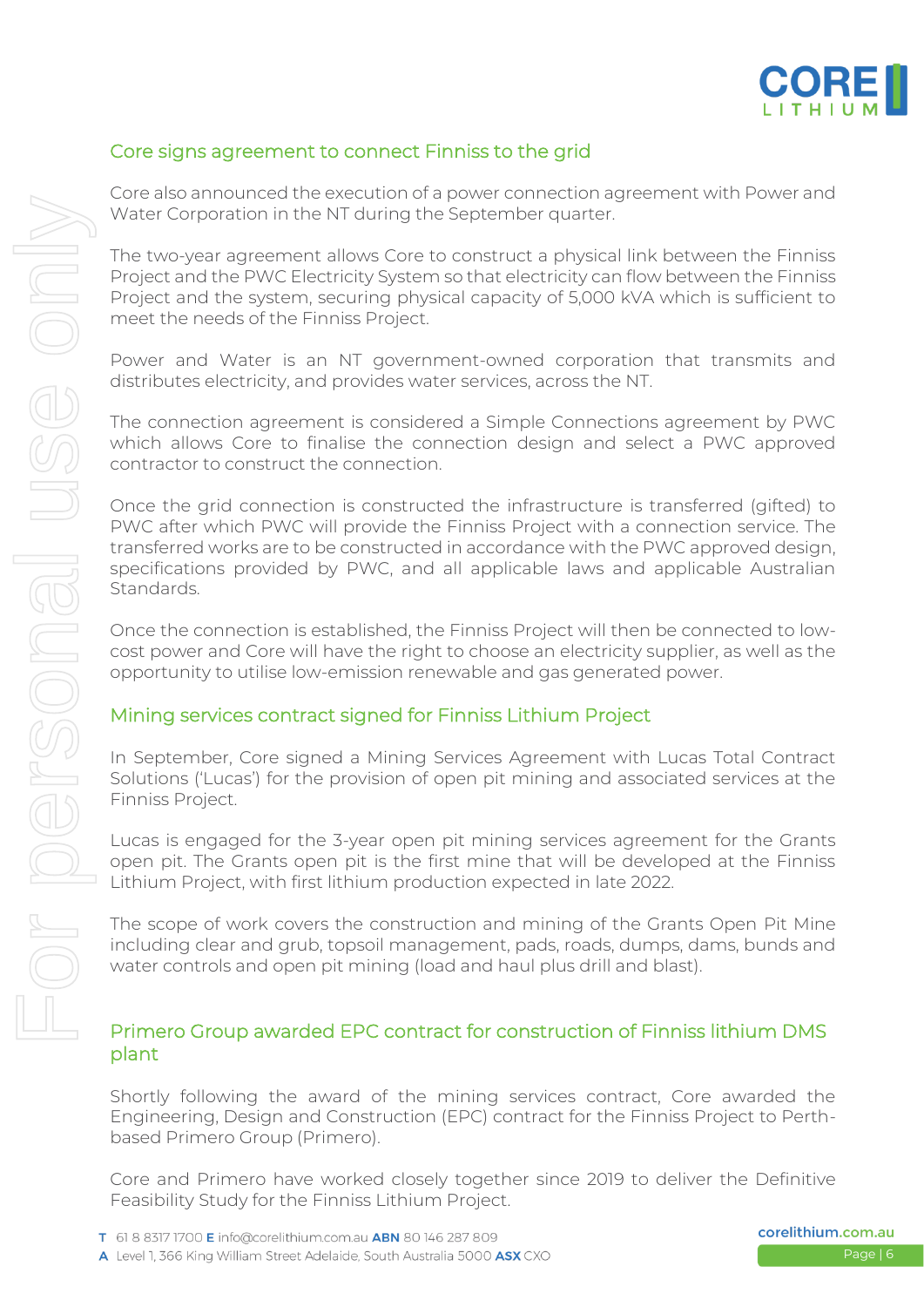

Primero is a vertically integrated engineering group that has considerable expertise in delivering large scale construction contracts in the lithium sector and across the minerals, energy and non-process infrastructure sectors in Australia and around the world.

Primero brings a highly professional team of engineering, drafting and management personnel to the Project to ensure the DMS plant performs as prescribed.

Core seeks to benefit from Primero's multi-disciplinary construction approach, as they specialise in supply chain control, optimising capital efficiency and value unlocking.

Primero will be responsible for:

- Project management;
- Engineering and detailed design;
- Equipment and materials procurement;
- DMS plant construction;
- Quality assurance and construction verification, and
- Ore commissioning on receipt of first ore.

Execution of the EPC contract has commenced, with detailed engineering, procurement of long lead time equipment and securing structural steel to occur before the end of 2021. On-site process plant construction activities are scheduled to commence in March 2022, with DMS plant commissioning and first concentrate production anticipated in Q4 2022.

#### Core Board approves Finniss Project FID

A landmark achievement for Core Lithium was met on the last day of the reporting period, with the Company's Board announcing a Final Investment Decision ('FID') had been made to commence development of the Finniss Project.

Core is committed to delivering one of the most capital efficient and cost competitive lithium projects in Australia. FID marks a milestone for both Core and the Northern Territory – Finniss is the first ever lithium mine in the Northern Territory and the first new significant mine in more than a decade.

Core has commenced project execution immediately with mobilisation underway. A range of site establishment works have also commenced subsequent to the end of the reporting period.

Lucas is supporting site establishment activities in preparation for the commencement of mining, followed by DMS process plant construction by Primero commencing in March 2022.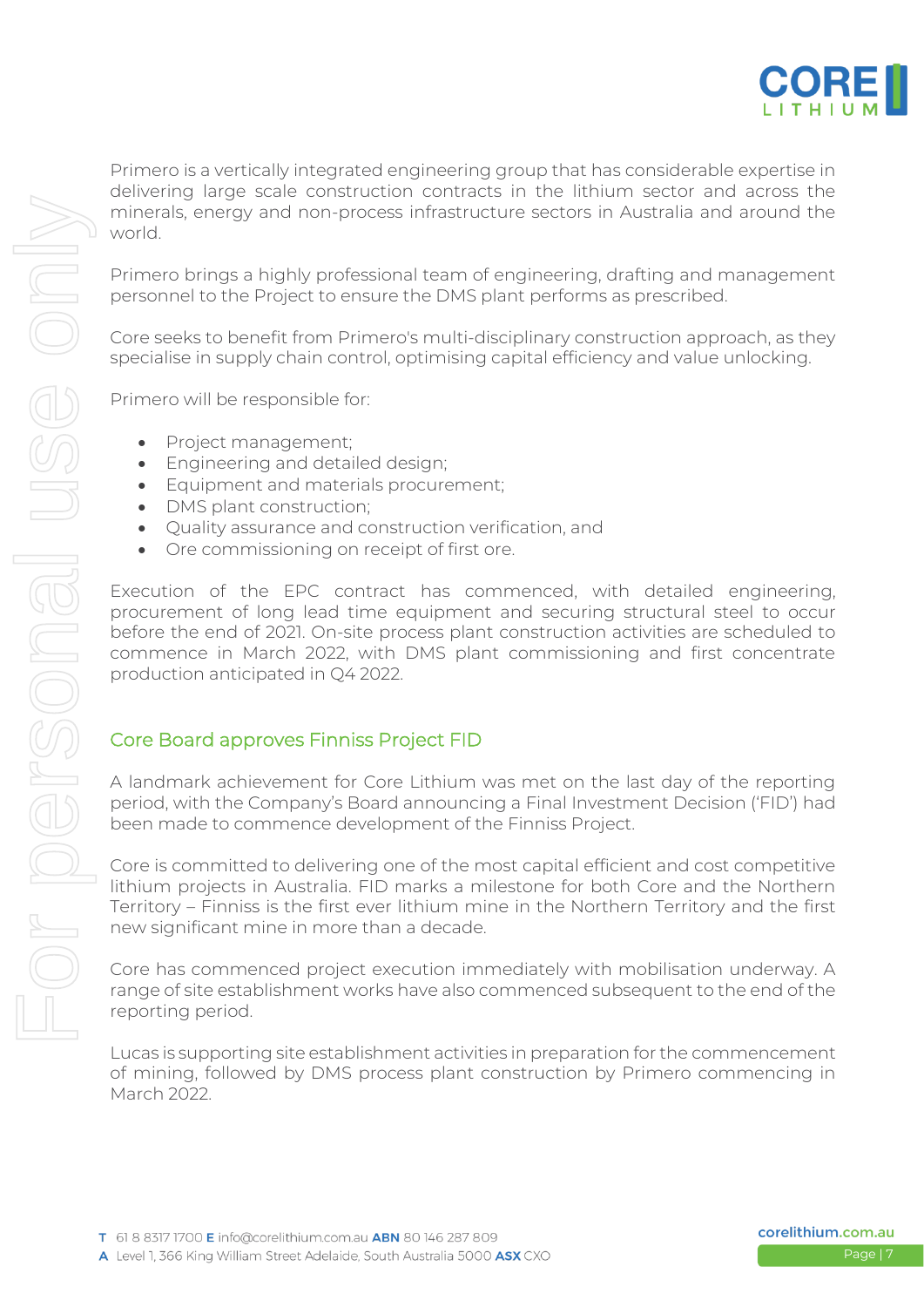

#### \$6m Modern Manufacturing Initiative Grant from Australian Federal Government

In July, Core was notified that it had been successful in its application for a \$6 million grant under the Federal Government's Modern Manufacturing Initiative ("MMI Grant").

The Australian Federal Government awarded the Grant in recognition of the future commercial potential for Core to produce battery-grade lithium hydroxide ("LiOH") near the Finniss Project.

Core is completing a Scoping Study that examines the potential to capture more of the lithium value chain through downstream processing of this concentrate to produce LiOH. This Scoping Study will be followed up with the undertaking of Feasibility Studies which are being supported by the Grant. Core notes that these studies are being carried out in parallel with the Company's primary focus of developing the Finniss Project in line with its production timeframe.

The opportunity of downstream lithium processing at the Middle Arm Industrial Precinct, ideally located between Finniss and export facilities at the Darwin Port, has strong alignment with the Australian Federal Government's Modern Manufacturing Strategy, which is focused on increasing the capabilities of Australia's onshore refinement of critical minerals.

The MMI Grant follows the receipt of Major Project Status for the Finniss Project by the Federal Government earlier this year.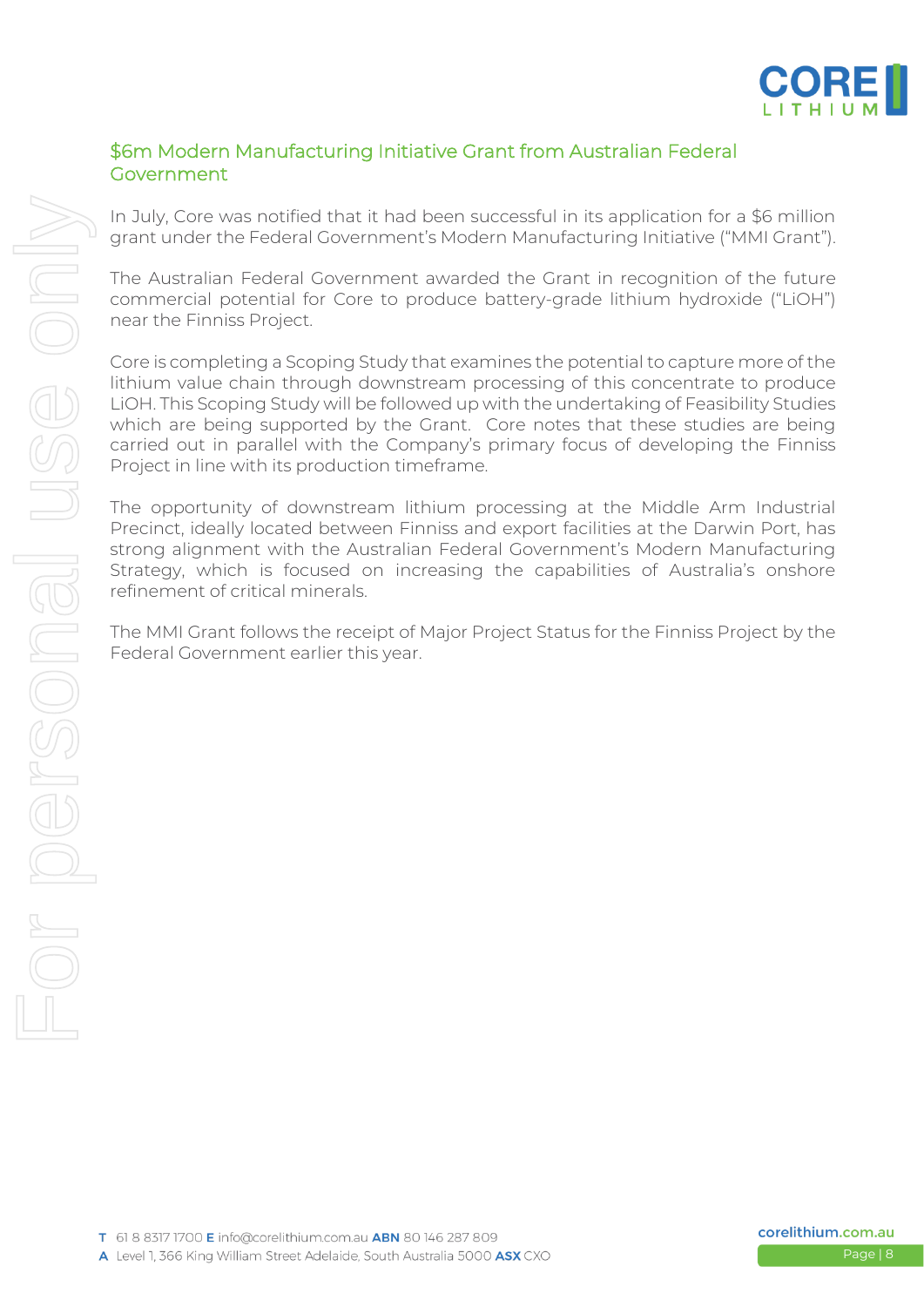

### **Corporate**

#### Transformational equity raise of \$116m to fully fund Finniss Stage 1 development

During the reporting period, Core announced a major capital raising in the form of a fully underwritten institutional Placement (Placement) of 293 million new fully paid ordinary shares to raise A\$91 million, and a non-underwritten Share Purchase Plan (SPP) to existing eligible shareholders to raise up to a further A\$15 million.

The Placement was successfully completed in August with firm commitments received for the A\$0.31 per share raising, while the SPP closed in September after having received subscriptions in excess of A\$43 million. Due to the significant demand, Core elected to increase the amount raised to A\$25 million and applications were scaled back in accordance with the terms of the SPP offer document.

The proceeds of the SPP and Placement will be used for the development and construction of the Finniss Lithium Project, with the additional SPP funds to be used to accelerate the assessment of acquisition and exploration opportunities and expanded resource drilling on high priority pegmatite targets and lithium projects, and for working capital.

#### Binding offtake agreement and A\$34m equity investment with Ganfeng **Lithium**

In tandem with the A\$116 million equity raising, Core executed a binding offtake agreement with a subsidiary of Jiangxi Ganfeng Lithium Co., Ltd (Ganfeng), one of the world's largest lithium producers by production capacity, for 75,000 tonnes per annum over 4 years. In addition, Ganfeng agreed to a A\$34 million equity investment into Core, conditional on Chinese Government approvals, at a 10% premium to the 10-day VWAP at the time

The offtake provides for pricing referenced to the market price for  $6.0\%$  Li<sub>2</sub>O spodumene concentrate, adjusted for actual Li<sub>2</sub>O content, and includes an agreed floor price.

The offtake adds to the previously announced binding offtake agreement with Yahua for 75,000tpa over 4 years. Together, these agreements account for approximately 80% of the Project's production over the first 4 years of mine life.

The offtake commences on the effective date of commercial production. The offtake will cease on the date that is 4 years after commencement of supply. The offtake can be terminated by Ganfeng if the effective date of commercial production does not occur by 1 December 2023.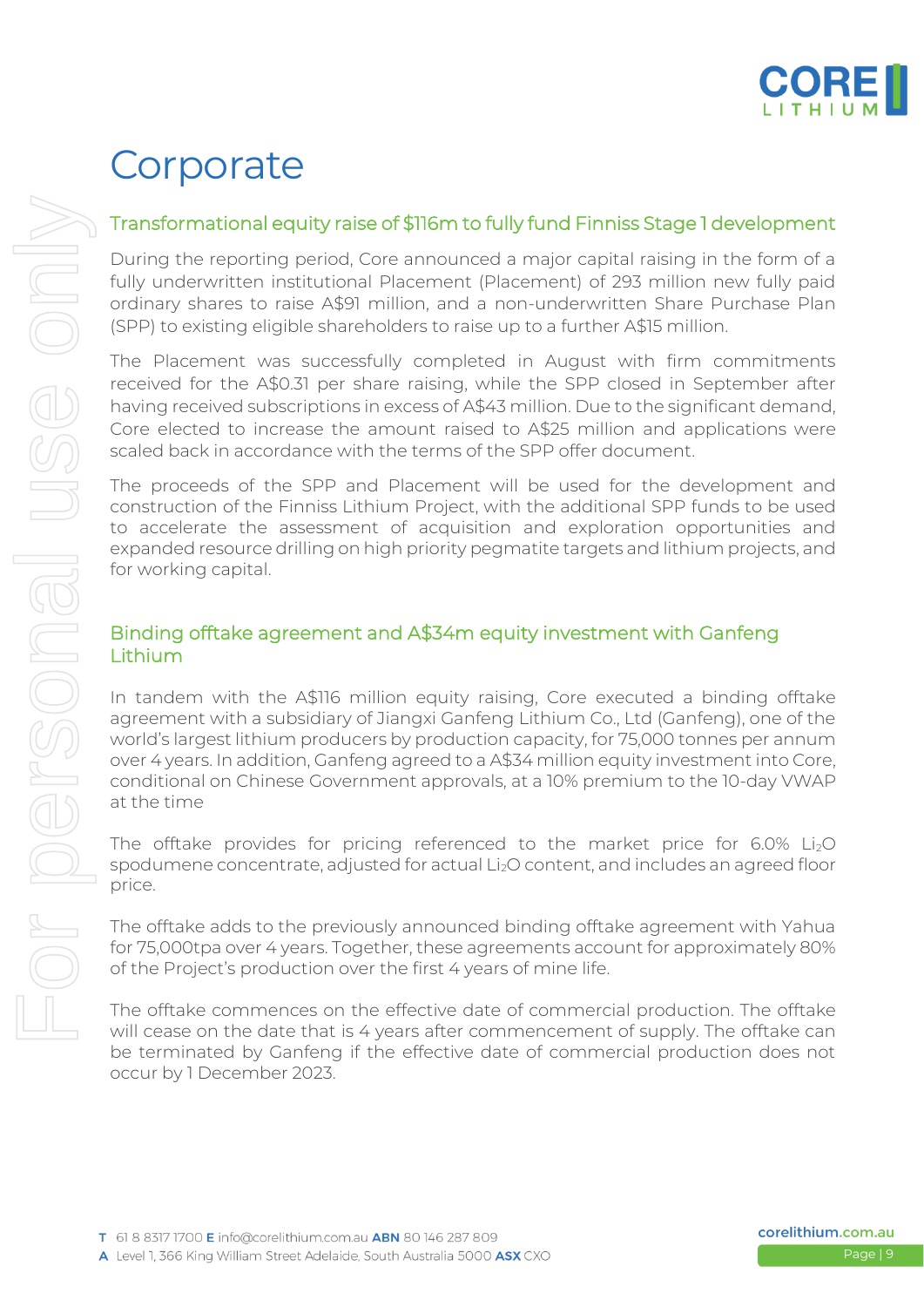

#### Appendix 5B expenditure disclosure

Core's Appendix 5B includes amounts in item 6.1 and 6.2. The amounts in item 6.1 represent director fees paid to entities nominated by relevant directors. The amounts in item 6.2 represent managing director costs capitalised for exploration activity undertaken.

During the quarter, Core expended \$5.1 million on exploration activities. This expenditure primarily represents exploration and development activities at the Finniss Project and Bynoe gold project.

#### Share capital changes – Ordinary Shares, Options and Performance Rights

During the quarter, the following changes were made to Core's capital structure:

- Issue of 293,146,659 shares under a share placement to raise \$90,875,464 at a price of \$0.31.
- Issue of 80,646,015 shares under a share purchase plan to raise \$25,000,000 at a price of \$0.31.
- Lapse of 1,718,334 unquoted performance rights where performance hurdles were not met.
- Issue of 540,000 unquoted performance rights with KPI based vesting conditions to employees of the Company as remuneration.

Subsequent to the end of the quarter, the following changes were made to Core's capital structure:

Issue of 3,448,629 shares on exercise of unquoted options.

A summary of movements and balances of equity securities between 1 July 2021 and the date of this report are listed below (items marked with a \* occurred following the end of the quarter):

|                                                         | Ordinary<br>shares | Unquoted<br><b>Options</b> | Unquoted<br>performance<br>rights |
|---------------------------------------------------------|--------------------|----------------------------|-----------------------------------|
| On issue at start of the Quarter                        | 1,174,117,254      | 105,003,467                | 22,791,666                        |
| Share issue - Placement                                 | 293,146,659        |                            | -                                 |
| Share issue - Share Purchase Plan                       | 80,646,015         |                            |                                   |
| Performance rights - lapsed                             |                    |                            | (1,718,334)                       |
| Performance rights - issued                             |                    |                            | 540,000                           |
| Share issue - option exercise*                          | 3,448,629          | (3,448,629)                |                                   |
| Total securities on issue at the<br>date of this report | 1,551,358,557      | 101,554,838                | 21,613,332                        |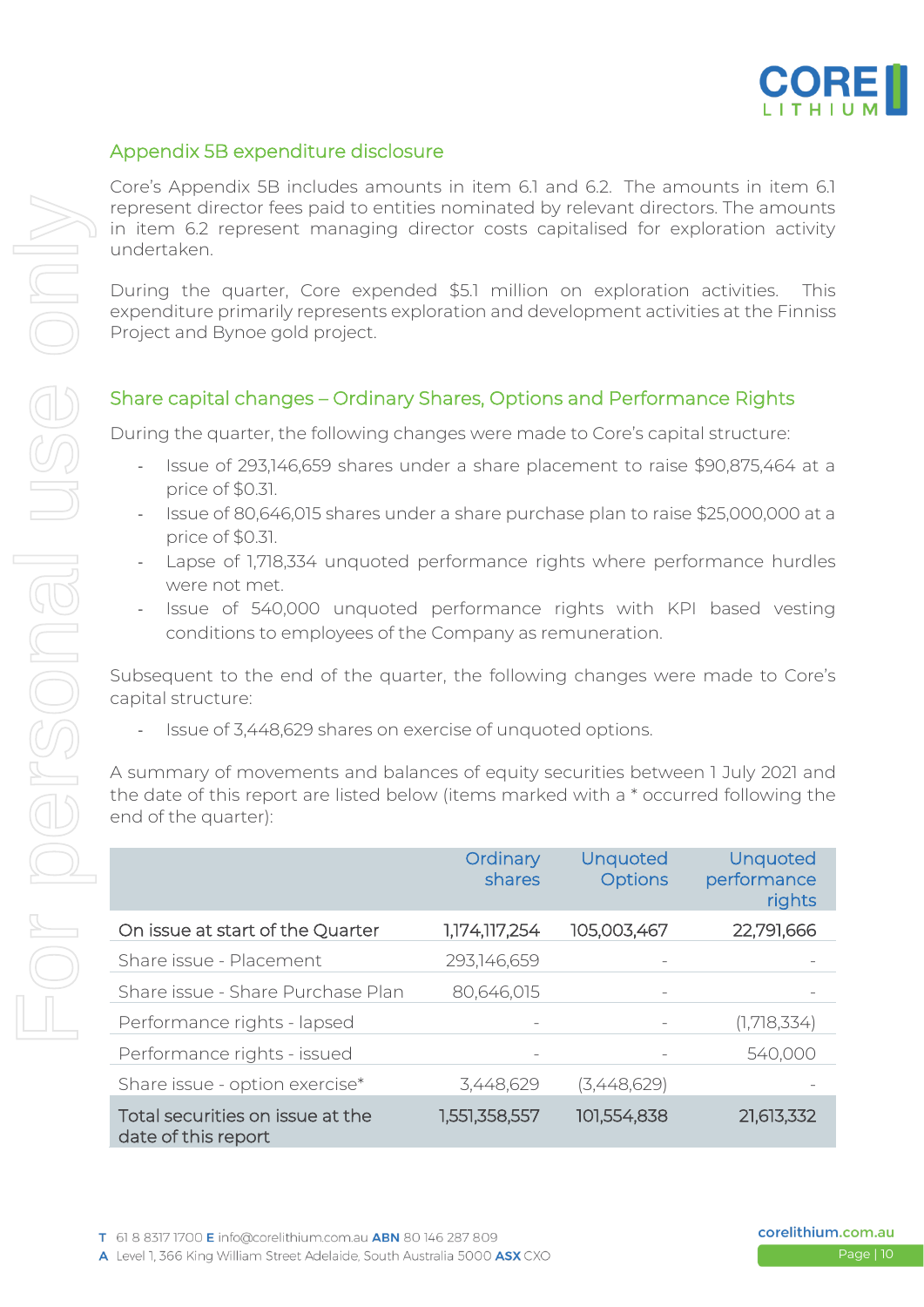

#### Mineral Resources and Ore Reserves as at 30 September 2021

| Deposit / Resource                 | Classification                                                                                                                        | Tonnes (Mt)              | Grade (Li <sub>2</sub> O%) | <b>Contained Metal (kt)</b> |
|------------------------------------|---------------------------------------------------------------------------------------------------------------------------------------|--------------------------|----------------------------|-----------------------------|
| Open pit                           |                                                                                                                                       |                          |                            |                             |
|                                    | Proved                                                                                                                                | 1.8                      | 7.5                        | 26.4                        |
| Grants                             | Probable                                                                                                                              | 0.3                      | 7.4                        | 4.7                         |
|                                    | Total                                                                                                                                 | 2.1                      | 1.4                        | 31.0                        |
|                                    | Proved                                                                                                                                | $\overline{\phantom{0}}$ |                            |                             |
| Hang Gong                          | Probable                                                                                                                              | $\lceil . \rceil$        | 1.2                        | 13.3                        |
|                                    | Total                                                                                                                                 | 1.1                      | 1.2                        | 13.3                        |
|                                    | Proved                                                                                                                                | 1.8                      | 1.5                        | 26.4                        |
| <b>Total Open Pit</b>              | Probable                                                                                                                              | 7.4                      | 1.3                        | 17.9                        |
|                                    | Total                                                                                                                                 | 3.2                      | 1.4                        | 44.3                        |
| Underground                        |                                                                                                                                       |                          |                            |                             |
|                                    | Proved                                                                                                                                | $O.O$                    | 7.0                        | 0.2                         |
| Grants                             | Probable                                                                                                                              | 0.2                      | 7.5                        | 3.4                         |
|                                    | Total<br>0.3<br>Proved<br>7.3<br>Probable<br>7.0<br>2.3<br>Total<br>Proved<br>0.6<br>7.0<br>Probable<br>Total<br>1.6<br>Proved<br>1.9 | 1.4                      | 3.6                        |                             |
|                                    |                                                                                                                                       |                          | 7.4                        | 18.4                        |
| <b>BP33</b>                        |                                                                                                                                       |                          | 7.4                        | 13.8                        |
|                                    |                                                                                                                                       |                          | 1.4                        | 32.2                        |
| L                                  |                                                                                                                                       |                          | 1.2                        | 7.1                         |
| Carlton                            |                                                                                                                                       |                          | 7.0                        | 10.7                        |
|                                    |                                                                                                                                       |                          | 1.1                        | 17.8                        |
|                                    |                                                                                                                                       |                          | 1.3                        | 25.7                        |
| Total underground                  | Probable                                                                                                                              | 2.3                      | 1.2                        | 27.8                        |
|                                    | Total                                                                                                                                 | 4.2                      | 1.3                        | 53.6                        |
|                                    | Proved                                                                                                                                | 3.8                      | 1.4                        | 52.1                        |
| <b>Total all mining</b><br>methods | Probable                                                                                                                              | 3.7                      | 1.2                        | 45.8                        |
|                                    | Total                                                                                                                                 | 7.4                      | 1.3                        | 97.9                        |

Note: Totals within this table may have been adjusted slightly to allow for rounding.

A Level 1, 366 King William Street Adelaide, South Australia 5000 ASX CXO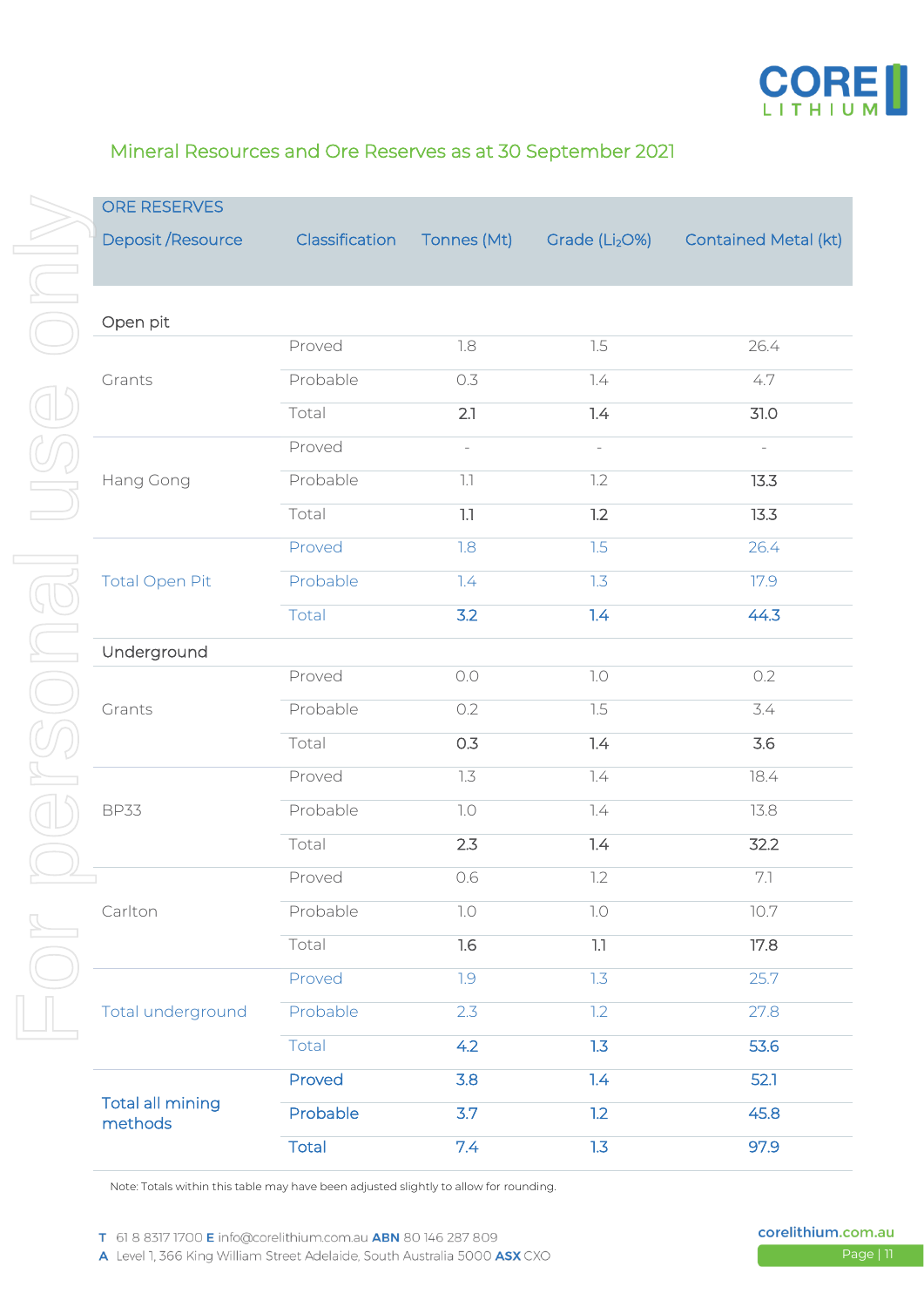

| Deposit                | Classification            | Tonnes (Mt) | $Li2O$ % | Li <sub>2</sub> O(t) | $Li2CO3$ (t) |
|------------------------|---------------------------|-------------|----------|----------------------|--------------|
|                        | Measured                  | 1.96        | 1.50     | 29,500               | 74,000       |
| Grants                 | Indicated                 | 0.60        | 1.50     | 9,000                | 22,300       |
|                        | Inferred                  | 0.33        | 1.35     | 4,400                | 10,900       |
|                        | Total                     | 2.89        | 1.49     | 42,900               | 107,200      |
|                        | Measured                  | 1.50        | 1.52     | 23,000               | 56,900       |
| <b>BP33</b>            | Indicated                 | 1.19        | 1.50     | 17,000               | 42,000       |
|                        | Inferred                  | 0.55        | 1.54     | 8,000                | 19,800       |
|                        | Total                     | 3.24        | 1.51     | 48,000               | 118,700      |
| Sandras*               | Inferred                  | 1.30        | 1.0      | 13,000               | 32,100       |
|                        | Total                     | 1.30        | 1.0      | 13,000               | 32,100       |
|                        | Measured                  | 0.63        | 1.31     | 8,000                | 19,800       |
| Carlton                | Indicated                 | 1.20        | 1.21     | 15,000               | 37,100       |
|                        | Inferred                  | 1.19        | 1.33     | 16,000               | 39,600       |
|                        | Total                     | 3.02        | 1.28     | 39,000               | 96,500       |
|                        | Indicated                 | 1.19        | 1.3      | 15,300               | 37,800       |
| <b>Hang Gong</b>       | Inferred                  | 0.83        | 1.19     | 9,900                | 24,500       |
|                        | Total                     | 2.02        | 1.2      | 25,200               | 62,300       |
|                        | Inferred (Lees)           | 0.43        | 1.3      | 5,400                | 13,400       |
| Booths & Lees*         | Inferred (Lees<br>South)  | 0.35        | 1.2      | 4,300                | 10,600       |
|                        | Inferred (Booths<br>Link) | 1.47        | 1.06     | 15,700               | 38,800       |
|                        | Total                     | 2.25        | 1.13     | 25,400               | 62,800       |
|                        | Measured                  | 4.09        | 1.48     | 60,500               | 150,700      |
| <b>Finniss Project</b> | <b>Indicated</b>          | 4.18        | 1.36     | 56,300               | 139,200      |
|                        | Inferred                  | 6.45        | 1.19     | 76,700               | 189,700      |
| <b>Finniss Project</b> | <b>Total</b>              | 14.72       | 1.32     | 193,500              | 479,600      |

0.75% Li2O cut-off (\*Sandras = 0.6%, Hang Gong and Booths/Lees = 0.7%)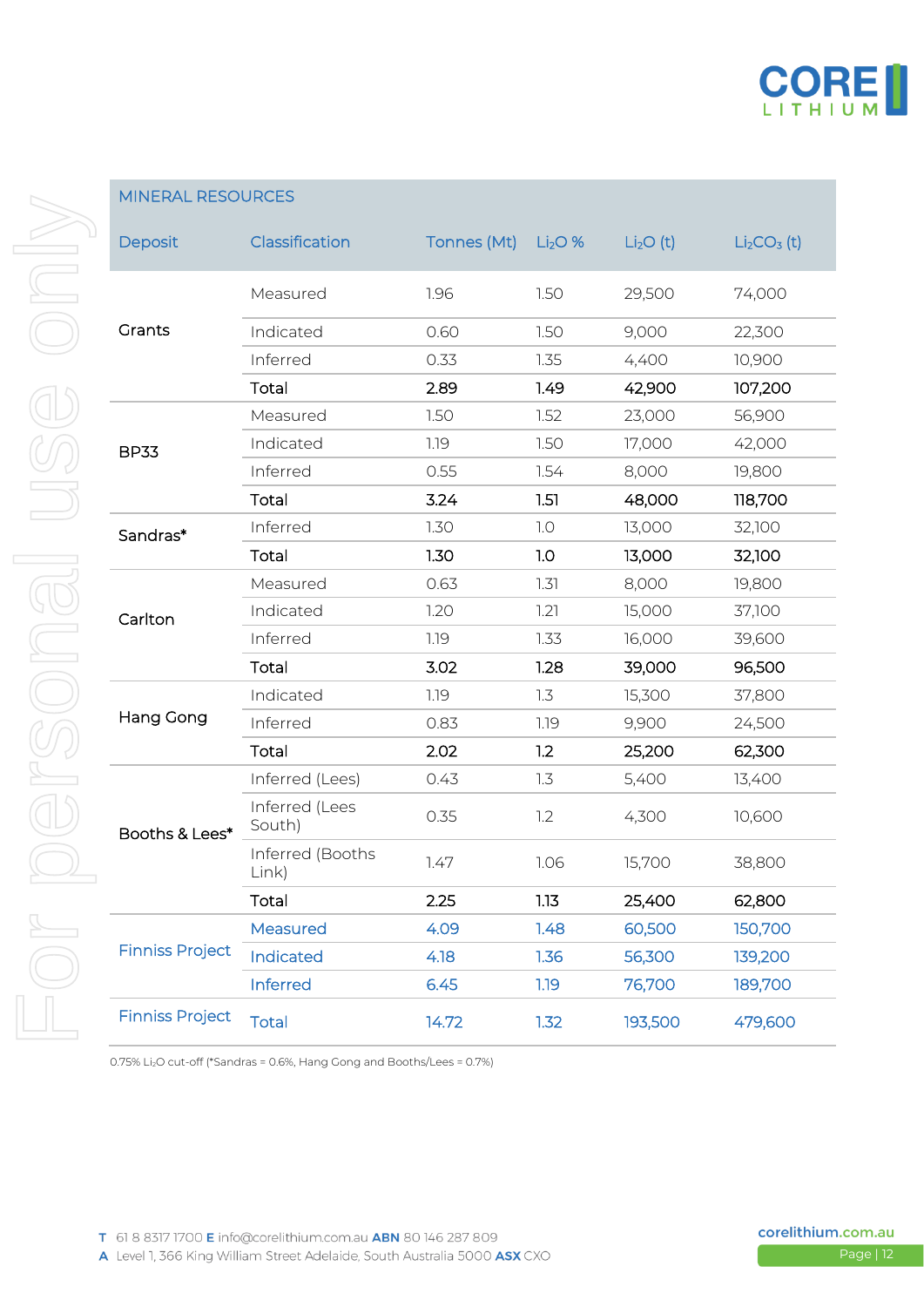

#### Tenement Table

| <b>Tenement number</b> | <b>Tenement name</b> | Interest at the end<br>of Quarter | <b>Changes during Quarter</b> |
|------------------------|----------------------|-----------------------------------|-------------------------------|
| South Australia        |                      |                                   |                               |
| EL 6574                | Fitton               | 100%                              | None                          |
| EL 6038                | Mt Freeling          | 100%                              | None                          |
| EL 6111                | Yerelina             | 100%                              | None                          |
| EL 6445                | Wyatt Bore           | 100%                              | None                          |
| Northern Territory     |                      |                                   |                               |
| EL 26848               | Walanbanba           | 100%                              | None                          |
| EL 28029               | White Range East     | 100%                              | None                          |
| EL 28136               | Blueys               | 100%                              | None                          |
| EL 29347               | Yambla               | 100%                              | None                          |
| EL 29389               | Mt George            | 100%                              | None                          |
| EL 29580               | Jervois East         | 100%                              | None                          |
| EL 29581               | Jervois West         | 100%                              | None                          |
| EL 29698               | Finniss              | 100%                              | None                          |
| EL 29699               | Bynoe                | 100%                              | None                          |
| EL 30012               | Bynoe                | 100%                              | None                          |
| EL 30015               | Bynoe                | 100%                              | None                          |
| EL 30669               | Ross River           | 100%                              | None                          |
| EL 30793               | McLeish              | 100%                              | None                          |
| EL 31058               | <b>Barrow Creek</b>  | 100%                              | None                          |
| EL 31126               | Zola                 | 100%                              | None                          |
| EL 31127               | Ringwood             | 100%                              | None                          |
| EL 31139               | Anningie West        | 100%                              | None                          |
| EL 31140               | Anningie South       | 100%                              | None                          |
| EL 31145               | Barrow Creek North   | 100%                              | None                          |
| EL 31146               | Barrow Creek South   | 100%                              | None                          |
| EL 31271               | Bynoe                | 100%                              | None                          |
| EL 31279               | Sand Palms           | 100%                              | None                          |
| EL 31449               | Napperby             | 100%                              | None                          |
| EL 31886               | Adelaide River       | 100%                              | None                          |
| EL 32205               | Finniss Range        | 100%                              | None                          |
| EL 32392               | Ivy                  | 100%                              | None                          |
| EL 32396               | Murray Creek         | 100%                              | None                          |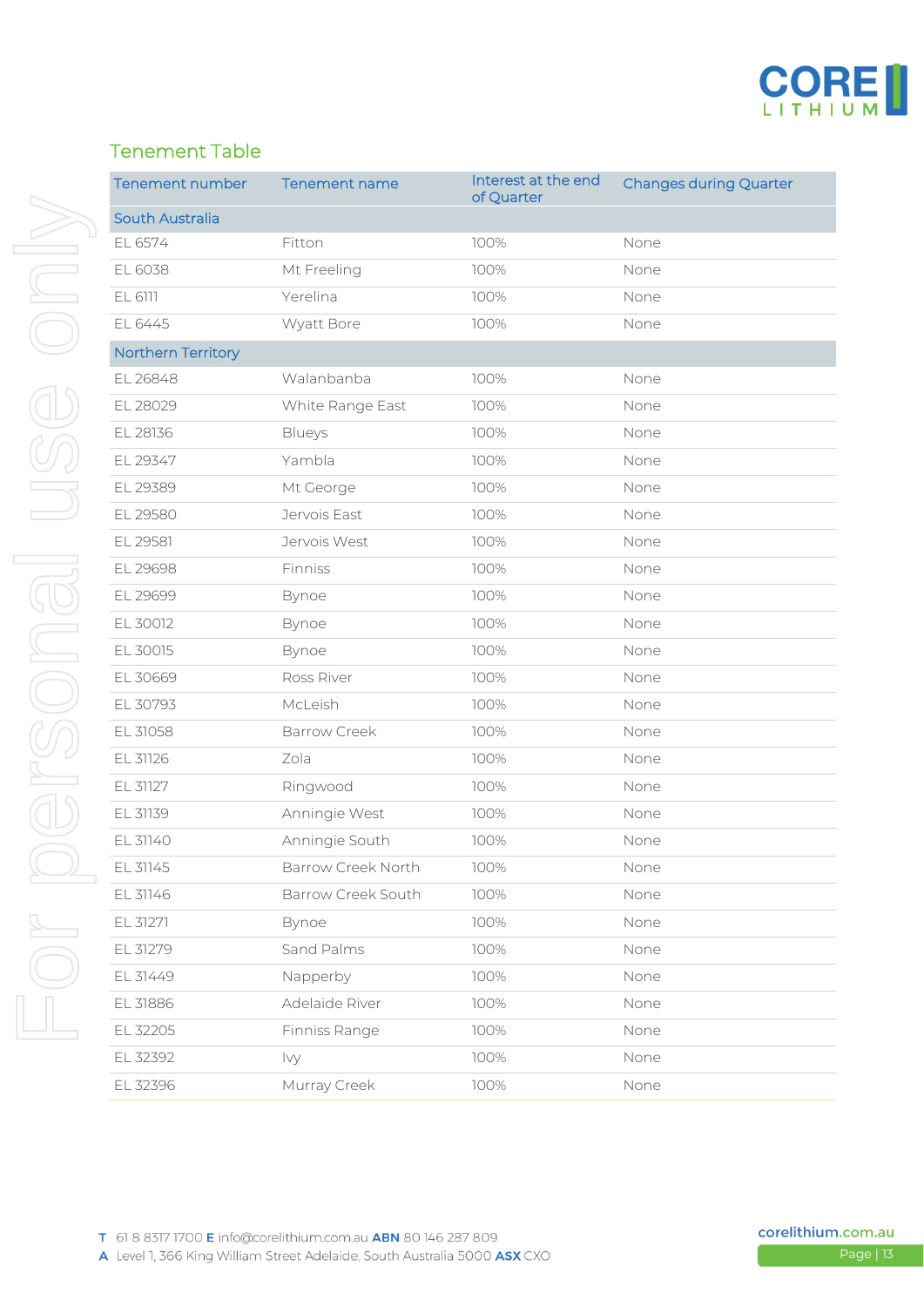

| Tenement number           | Tenement name                       | Interest at the end<br>of Quarter | <b>Changes during Quarter</b> |  |
|---------------------------|-------------------------------------|-----------------------------------|-------------------------------|--|
| <b>Northern Territory</b> |                                     |                                   |                               |  |
| MLN16                     | <b>Bynoe</b>                        | 100%                              | None                          |  |
| ML 31726                  | Grants Mineral Lease                | 100%                              | None                          |  |
| ML 32074                  | Observation Hill Ancillary<br>Lease | 100%                              | None                          |  |
| ML 32346                  | <b>BP33 Mineral Lease</b>           | 100%                              | None                          |  |
| ML 32278                  | C5 Dam Ancillary Lease              | 100%                              | None                          |  |
| ML 29912                  | Saffums                             | O%                                |                               |  |
| ML 29914                  | Labelle                             | 0%                                |                               |  |
| ML 29985                  | Angers                              | 0%                                | Right to acquire under call   |  |
| ML 31654                  | Annie                               | O%                                | option deed in March 2021     |  |
| <b>MLN813</b>             | <b>Bilatos</b>                      | 0%                                |                               |  |
| <b>MLN1148</b>            | Centurian                           | 0%                                |                               |  |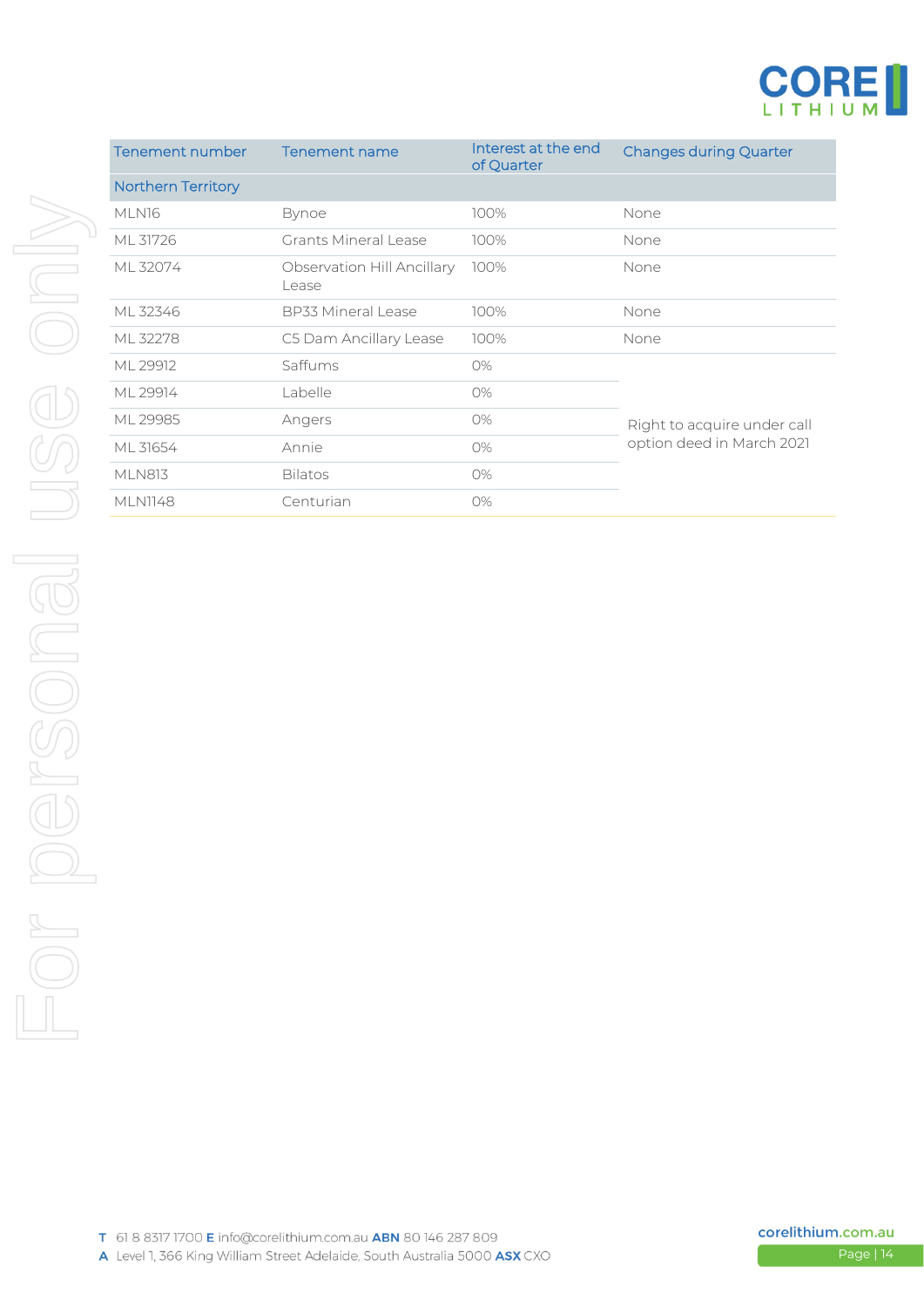

#### Competent Person Statement

*The information in this release that relates to the Estimation and Reporting of Ore Reserves is based on, and fairly represents, information and supporting documents compiled by Mr Blair Duncan. Core confirms that it is not aware of any new information or data that materially affects the information included in this announcement and that all material assumptions and technical parameters underpinning the Mineral Resource and Ore Reserve estimates in the announcements "Grants Lithium Resource Increased by 42% ahead of DFS" dated 22 October 2018, "Maiden Sandras Mineral Resource Grows Finniss to 6.3Mt" dated 29 November 2018, "Finniss Feasibility Study and Maiden Ore Reserve" dated 17 April 2019, "Initial Resource for Lees Drives Finniss Mineral Resource" dated 6 May 2019, "Finniss Lithium Resource increased by over 50%" dated 15 June 2020, "Increased Ore Reserve Significantly Extends Finniss" dated 30 June 2020, dated "Stage 1 DFS and Updated Ore Reserves" dated 26 July 2021 and "Napperby Uranium Resource Update and Increase" dated 12 October 2018 continue to apply and have not materially changed except as updated by subsequent announcements. Core confirms that it is not aware of any new information or data that materially affects the results included in this announcement as cross referenced in the body of this announcement and that all technical parameters underpinning the Mineral Resources and Ore Reserves continue to apply and have not materially changed.*

*The Mineral Resources and Ore Reserves underpinning the production target have been prepared by a Competent Person in accordance with the requirements of the JORC code. Core confirms that all material assumptions underpinning production target and forecast financial information derived from the production target announced on 30 June 2020 and 26 July 2021 continue to apply and have not materially changed.*

Authorised for release by the Board of Core Lithium Ltd.

#### For further information please contact:

Stephen Biggins Fraser Beattie Managing Director **Account Manager** Account Manager Core Lithium Ltd Cannings Purple +61 8 8317 1700 +61 421 505 557

[info@corelithium.com.au](mailto:info@corelithium.com.au) [fbeattie@canningspurple.com.au](mailto:fbeattie@canningspurple.com.au)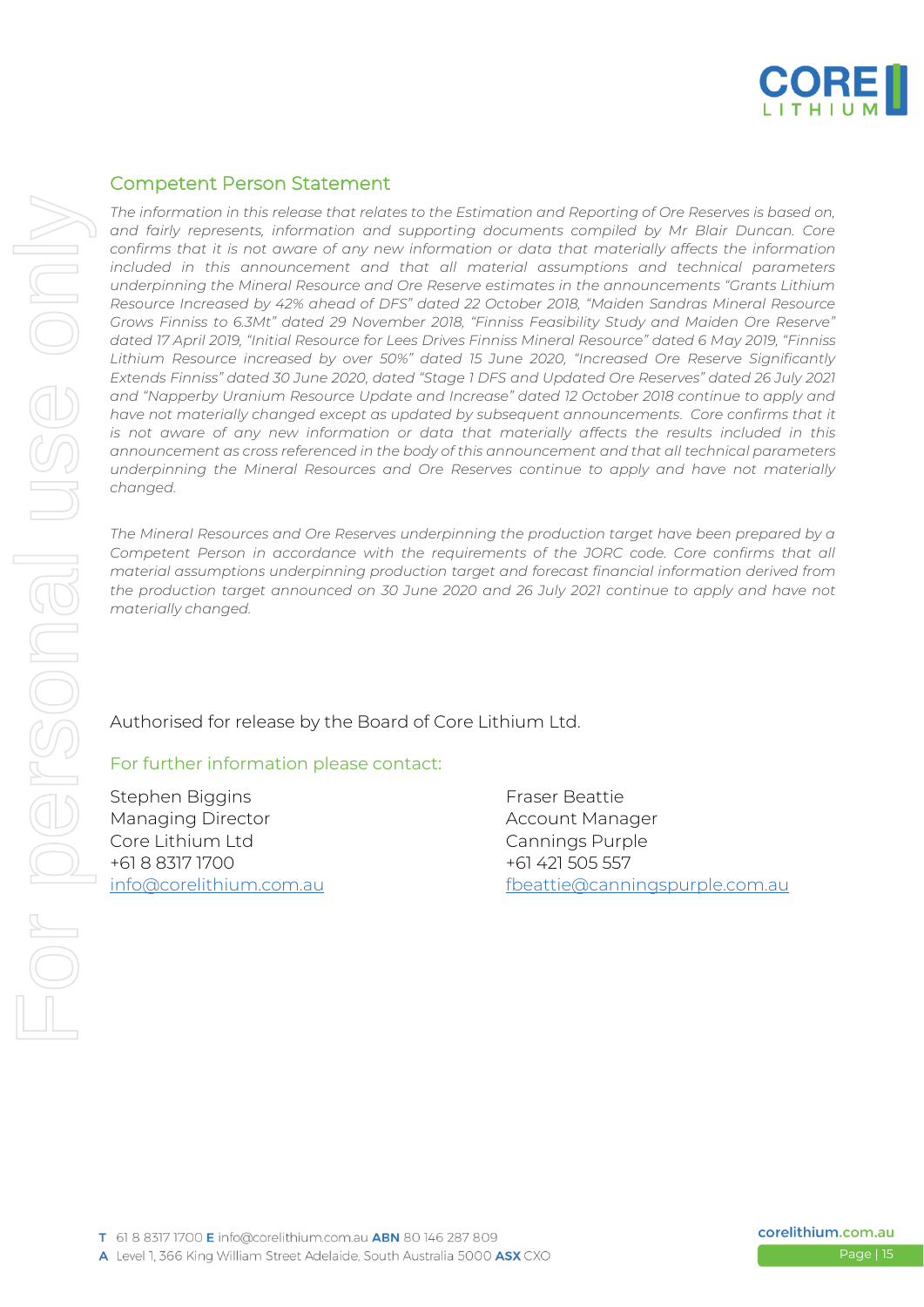

### Appendix 5B

Mining exploration entity or oil and gas exploration entity quarterly cash flow report

| Name of entity   |                                   |
|------------------|-----------------------------------|
| Core Lithium Ltd |                                   |
| ARN              | Quarter ended ("current quarter") |
| 80 146 287 809   | 30 September 2021                 |

|     | Consolidated statement of cash flows              | Current quarter<br>\$A'000 | Year to date<br>(3 months)<br>\$A'000 |
|-----|---------------------------------------------------|----------------------------|---------------------------------------|
| 1.  | Cash flows from operating activities              |                            |                                       |
| 1.1 | Receipts from customers                           |                            |                                       |
| 1.2 | Payments for                                      |                            |                                       |
|     | exploration & evaluation<br>(a)                   | (1)                        | (1)                                   |
|     | development<br>(b)                                |                            |                                       |
|     | production<br>(c)                                 |                            |                                       |
|     | staff costs<br>(d)                                | (496)                      | (496)                                 |
|     | administration and corporate<br>(e)<br>costs      | (1, 371)                   | (1,371)                               |
| 1.3 | Dividends received (see note 3)                   |                            |                                       |
| 7.4 | Interest received                                 | 53                         | 53                                    |
| 1.5 | Interest and other costs of finance paid          |                            |                                       |
| 1.6 | Income taxes paid                                 |                            |                                       |
| 1.7 | Government grants and tax incentives              |                            |                                       |
| 1.8 | Other (provide details if material)               |                            |                                       |
| 1.9 | Net cash from / (used in) operating<br>activities | (1, 815)                   | (1, 815)                              |

|     | Cash flows from investing activities |         |         |
|-----|--------------------------------------|---------|---------|
| 2.1 | Payments to acquire or for:          |         |         |
|     | entities<br>a                        |         |         |
|     | tenements<br>(b)                     |         |         |
|     | property, plant and equipment<br>(C) | (4,067) | 4.067   |
|     | exploration & evaluation<br>(d)      | (5,082) | (5,082) |
|     | investments<br>le                    |         |         |
|     | other non-current assets             |         |         |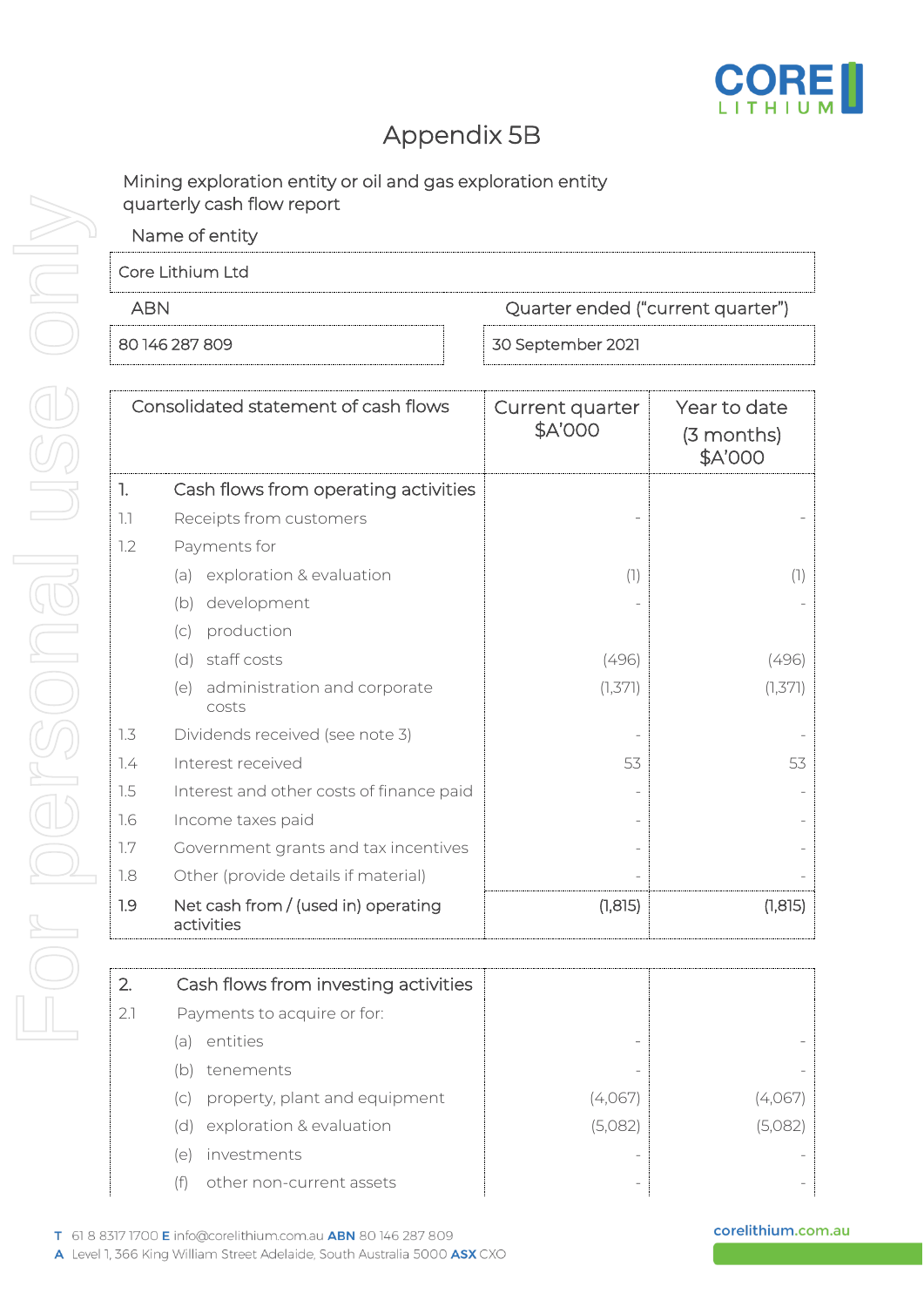

|      | Consolidated statement of cash flows                                                          | Current quarter<br>\$A'000 | Year to date<br>(3 months)<br>\$A'000 |
|------|-----------------------------------------------------------------------------------------------|----------------------------|---------------------------------------|
| 2.2  | Proceeds from the disposal of:                                                                |                            |                                       |
|      | entities<br>(a)                                                                               |                            |                                       |
|      | tenements<br>(b)                                                                              |                            |                                       |
|      | property, plant and equipment<br>(C)                                                          |                            |                                       |
|      | investments<br>(d)                                                                            |                            |                                       |
|      | other non-current assets<br>(e)                                                               |                            |                                       |
| 2.3  | Cash flows from loans to other entities                                                       |                            |                                       |
| 2.4  | Dividends received (see note 3)                                                               |                            |                                       |
| 2.5  | Other (Net proceeds / (payments) for<br>Security bond)                                        | (3,721)                    | (3,721)                               |
| 2.5a | Other (Government grant co-funding<br>received)                                               | 2,368                      | 2,368                                 |
| 2.6  | Net cash from / (used in) investing<br>activities                                             | (10, 502)                  | (10, 502)                             |
|      |                                                                                               |                            |                                       |
| 3.   | Cash flows from financing activities                                                          |                            |                                       |
| 3.1  | Proceeds from issues of equity<br>securities (excluding convertible debt<br>securities)       | 115,875                    | 115,875                               |
| 3.2  | Proceeds from issue of convertible<br>debt securities                                         |                            |                                       |
| 3.3  | Proceeds from exercise of options                                                             |                            |                                       |
| 3.4  | Transaction costs related to issues of<br>equity securities or convertible debt<br>securities | (5,052)                    | (5,052)                               |
| 3.5  | Proceeds from borrowings                                                                      |                            |                                       |
| 3.6  | Repayment of borrowings                                                                       |                            |                                       |
| 3.7  | Transaction costs related to loans and<br>borrowings                                          |                            |                                       |
| 3.8  | Dividends paid                                                                                |                            |                                       |
| 3.9  | Other (Lease repayments)                                                                      | (22)                       | (22)                                  |
| 3.10 | Net cash from / (used in) financing                                                           | 110,801                    | 110,801                               |

| 3.   | Cash flows from financing activities                                                          |         |         |
|------|-----------------------------------------------------------------------------------------------|---------|---------|
| 3.1  | Proceeds from issues of equity<br>securities (excluding convertible debt<br>securities)       | 115,875 | 115,875 |
| 3.2  | Proceeds from issue of convertible<br>debt securities                                         |         |         |
| 3.3  | Proceeds from exercise of options                                                             |         |         |
| 3.4  | Transaction costs related to issues of<br>equity securities or convertible debt<br>securities | (5,052) | (5,052) |
| 3.5  | Proceeds from borrowings                                                                      |         |         |
| 3.6  | Repayment of borrowings                                                                       |         |         |
| 3.7  | Transaction costs related to loans and<br>borrowings                                          |         |         |
| 3.8  | Dividends paid                                                                                |         |         |
| 3.9  | Other (Lease repayments)                                                                      | (22)    | (22)    |
| 3.10 | Net cash from / (used in) financing<br>activities                                             | 110,801 | 110,801 |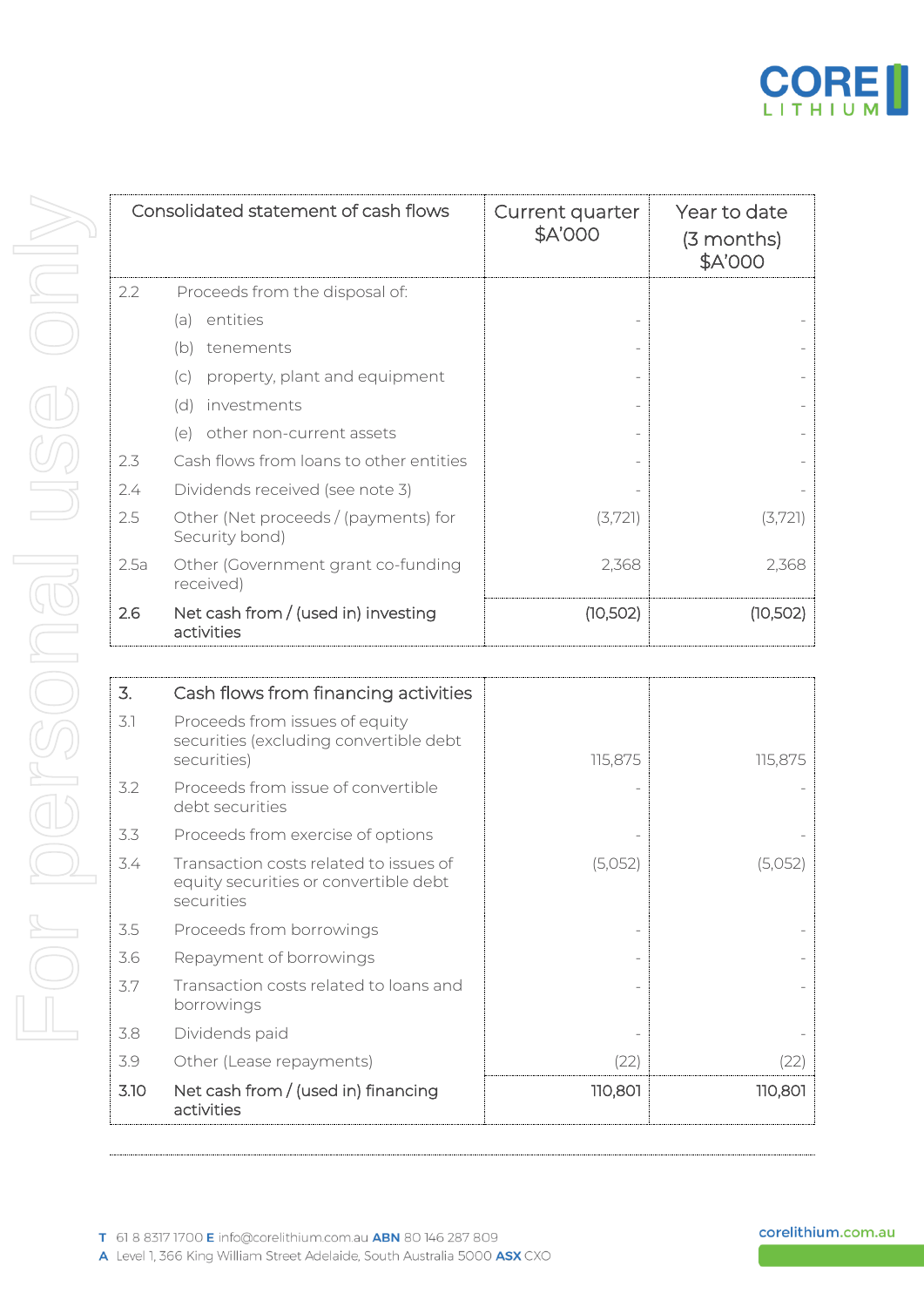

|     | Consolidated statement of cash flows                                     | Current quarter<br>\$A'000 | Year to date<br>(3 months)<br>\$A'000 |
|-----|--------------------------------------------------------------------------|----------------------------|---------------------------------------|
| 4.  | Net increase / (decrease) in cash<br>and cash equivalents for the period |                            |                                       |
| 4.1 | Cash and cash equivalents at<br>beginning of period                      | 38,188                     | 38,188                                |
| 4.2 | Net cash from $/$ (used in) operating<br>activities (item 1.9 above)     | (1, 815)                   | (1, 815)                              |
| 4.3 | Net cash from / (used in) investing<br>activities (item 2.6 above)       | (10, 502)                  | (10, 502)                             |
| 4.4 | Net cash from / (used in) financing<br>activities (item 3.10 above)      | 110,801                    | 110,801                               |
| 4.5 | Effect of movement in exchange rates<br>on cash held                     |                            |                                       |
| 4.6 | Cash and cash equivalents at end of<br>period                            | 136,672                    | 136,672                               |

| 5.  | Reconciliation of cash and cash<br>equivalents<br>at the end of the quarter (as<br>shown in the consolidated<br>statement of cash flows) to the<br>related items in the accounts | Current quarter<br>\$A'000 | Previous quarter<br>\$A'000 |
|-----|----------------------------------------------------------------------------------------------------------------------------------------------------------------------------------|----------------------------|-----------------------------|
| 5.1 | Bank balances                                                                                                                                                                    | 136,592                    | 38,108                      |
| 5.2 | Call deposits                                                                                                                                                                    | 80                         | 80                          |
| 5.3 | Bank overdrafts                                                                                                                                                                  |                            |                             |
| 5.4 | Other (provide details)                                                                                                                                                          |                            |                             |
| 5.5 | Cash and cash equivalents at end of<br>quarter (should equal item 4.6 above)                                                                                                     | 136,672                    | 38,188                      |

|                                                                                                                                                             | Payments to related parties of the entity and their<br>associates                          | Current quarter<br><b>\$A'000</b> |  |
|-------------------------------------------------------------------------------------------------------------------------------------------------------------|--------------------------------------------------------------------------------------------|-----------------------------------|--|
| 61                                                                                                                                                          | Aggregate amount of payments to related parties and their<br>associates included in item 1 |                                   |  |
| 62                                                                                                                                                          | Aggregate amount of payments to related parties and their<br>associates included in item 2 |                                   |  |
| Note: if any amounts are shown in items 6.1 or 6.2, your quarterly activity report must include a description of,<br>and an explanation for, such payments. |                                                                                            |                                   |  |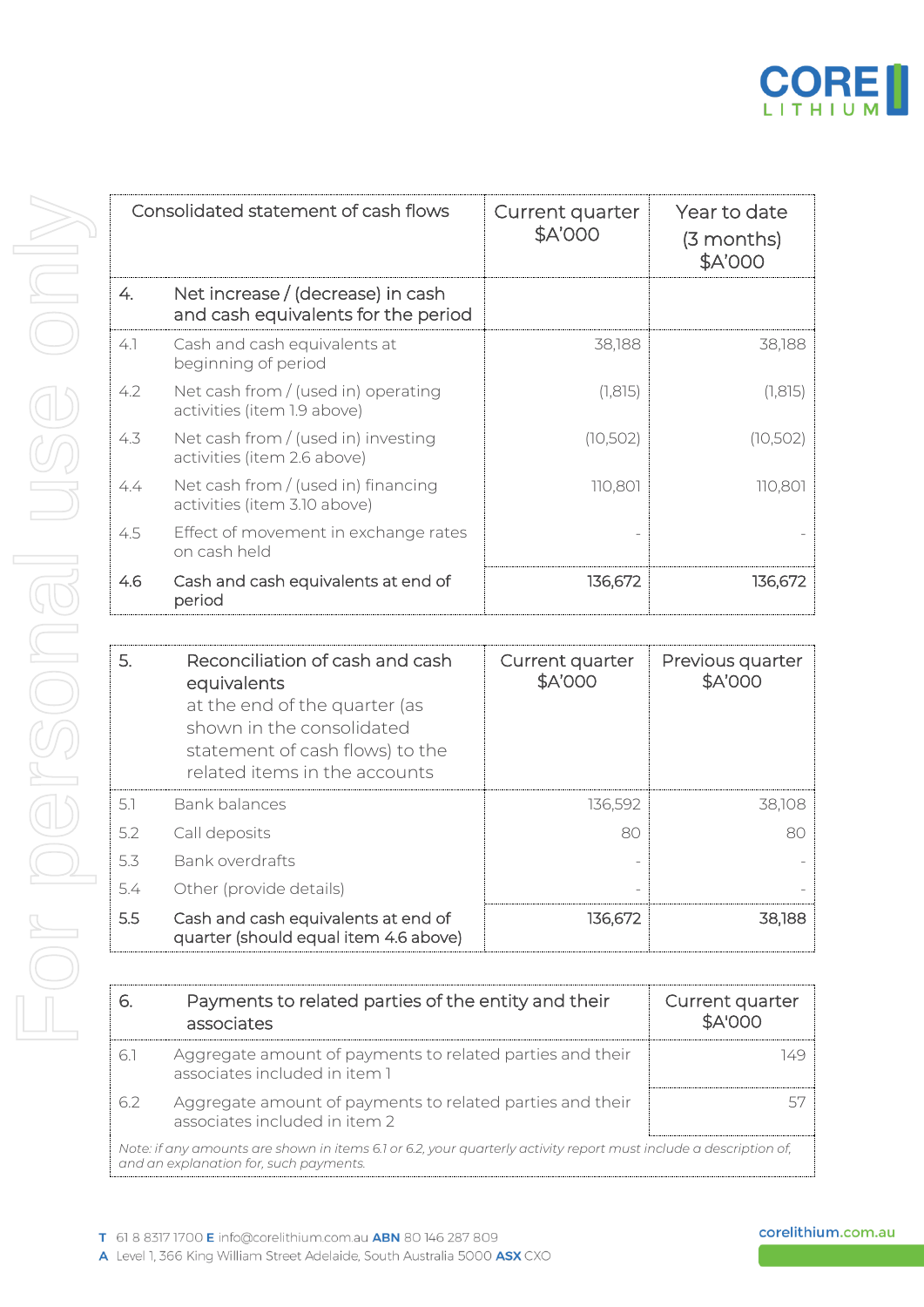

| 7.  | <b>Financing facilities</b><br>Note: the term "facility' includes all forms<br>of financing arrangements available to<br>the entity.<br>Add notes as necessary for an<br>understanding of the sources of finance<br>available to the entity.                                                                                                            | <b>Total facility</b><br>amount at<br>quarter end<br>\$A'000 | Amount drawn<br>at quarter end<br>\$A'000 |  |
|-----|---------------------------------------------------------------------------------------------------------------------------------------------------------------------------------------------------------------------------------------------------------------------------------------------------------------------------------------------------------|--------------------------------------------------------------|-------------------------------------------|--|
| 7.1 | Loan facilities                                                                                                                                                                                                                                                                                                                                         |                                                              |                                           |  |
| 7.2 | Credit standby arrangements                                                                                                                                                                                                                                                                                                                             |                                                              |                                           |  |
| 7.3 | Other (please specify)                                                                                                                                                                                                                                                                                                                                  |                                                              |                                           |  |
| 7.4 | <b>Total financing facilities</b>                                                                                                                                                                                                                                                                                                                       |                                                              |                                           |  |
| 7.5 | Unused financing facilities available at quarter end                                                                                                                                                                                                                                                                                                    |                                                              |                                           |  |
| 7.6 | Include in the box below a description of each facility above, including the lender,<br>interest rate, maturity date and whether it is secured or unsecured. If any<br>additional financing facilities have been entered into or are proposed to be<br>entered into after quarter end, include a note providing details of those facilities as<br>well. |                                                              |                                           |  |
|     | N/A                                                                                                                                                                                                                                                                                                                                                     |                                                              |                                           |  |

corelithium.com.au

ß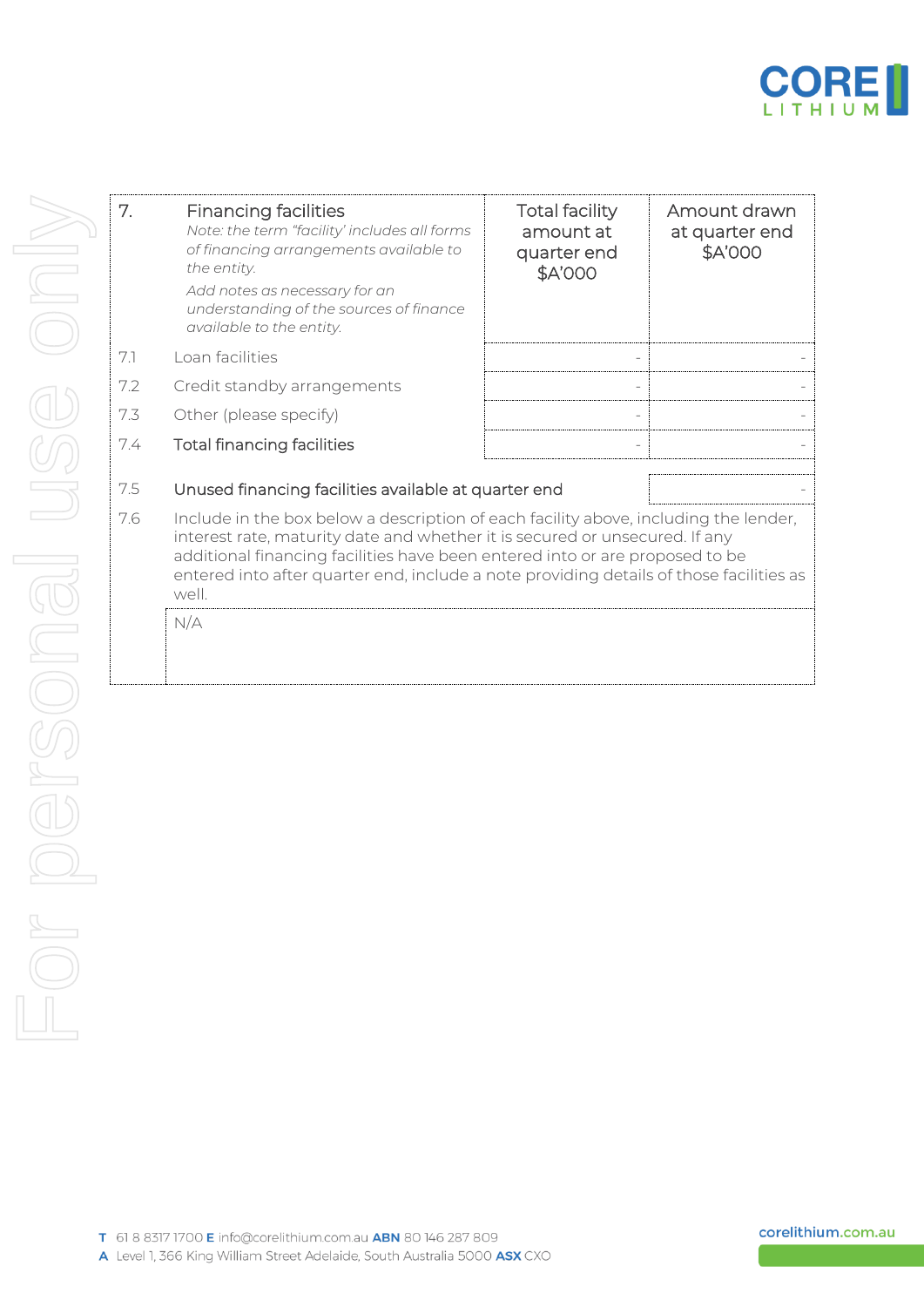

| 8.  |                                                                                                                                                                                                                                    | Estimated cash available for future operating<br>activities                                         | \$A'000  |  |  |
|-----|------------------------------------------------------------------------------------------------------------------------------------------------------------------------------------------------------------------------------------|-----------------------------------------------------------------------------------------------------|----------|--|--|
| 8.1 |                                                                                                                                                                                                                                    | Net cash from / (used in) operating activities (item 1.9)                                           | (1, 815) |  |  |
| 8.2 | (Payments for exploration & evaluation classified as investing<br>activities) (item 2.1(d))                                                                                                                                        |                                                                                                     | (5,082)  |  |  |
| 8.3 |                                                                                                                                                                                                                                    | Total relevant outgoings (item 8.1 + item 8.2)                                                      | (6,897)  |  |  |
| 8.4 |                                                                                                                                                                                                                                    | Cash and cash equivalents at quarter end (item 4.6)                                                 | 136,672  |  |  |
| 8.5 |                                                                                                                                                                                                                                    | Unused finance facilities available at quarter end (item 7.5)                                       |          |  |  |
| 8.6 | Total available funding (item 8.4 + item 8.5)                                                                                                                                                                                      |                                                                                                     | 136,672  |  |  |
| 8.7 | item $8.3$ )                                                                                                                                                                                                                       | Estimated quarters of funding available (item 8.6 divided by                                        | 19.8     |  |  |
|     | Note: if the entity has reported positive relevant outgoings (ie a net cash inflow) in item 8.3, answer<br>item 8.7 as "N/A". Otherwise, a figure for the estimated quarters of funding available must be included<br>in item 8.7. |                                                                                                     |          |  |  |
| 8.8 | If item 8.7 is less than 2 quarters, please provide answers to the following<br>questions:                                                                                                                                         |                                                                                                     |          |  |  |
|     | Does the entity expect that it will continue to have the current level of net<br>881<br>operating cash flows for the time being and, if not, why not?                                                                              |                                                                                                     |          |  |  |
|     | Answer: N/A                                                                                                                                                                                                                        |                                                                                                     |          |  |  |
|     | 8.8.2<br>Has the entity taken any steps, or does it propose to take any steps, to raise<br>further cash to fund its operations and, if so, what are those steps and how<br>likely does it believe that they will be successful?    |                                                                                                     |          |  |  |
|     |                                                                                                                                                                                                                                    | Answer: N/A                                                                                         |          |  |  |
|     | Does the entity expect to be able to continue its operations and to meet its<br>8.8.3<br>business objectives and, if so, on what basis?                                                                                            |                                                                                                     |          |  |  |
|     |                                                                                                                                                                                                                                    | Answer: N/A                                                                                         |          |  |  |
|     | answered.                                                                                                                                                                                                                          | Note: where item 8.7 is less than 2 quarters, all of questions 8.8.1, 8.8.2 and 8.8.3 above must be |          |  |  |